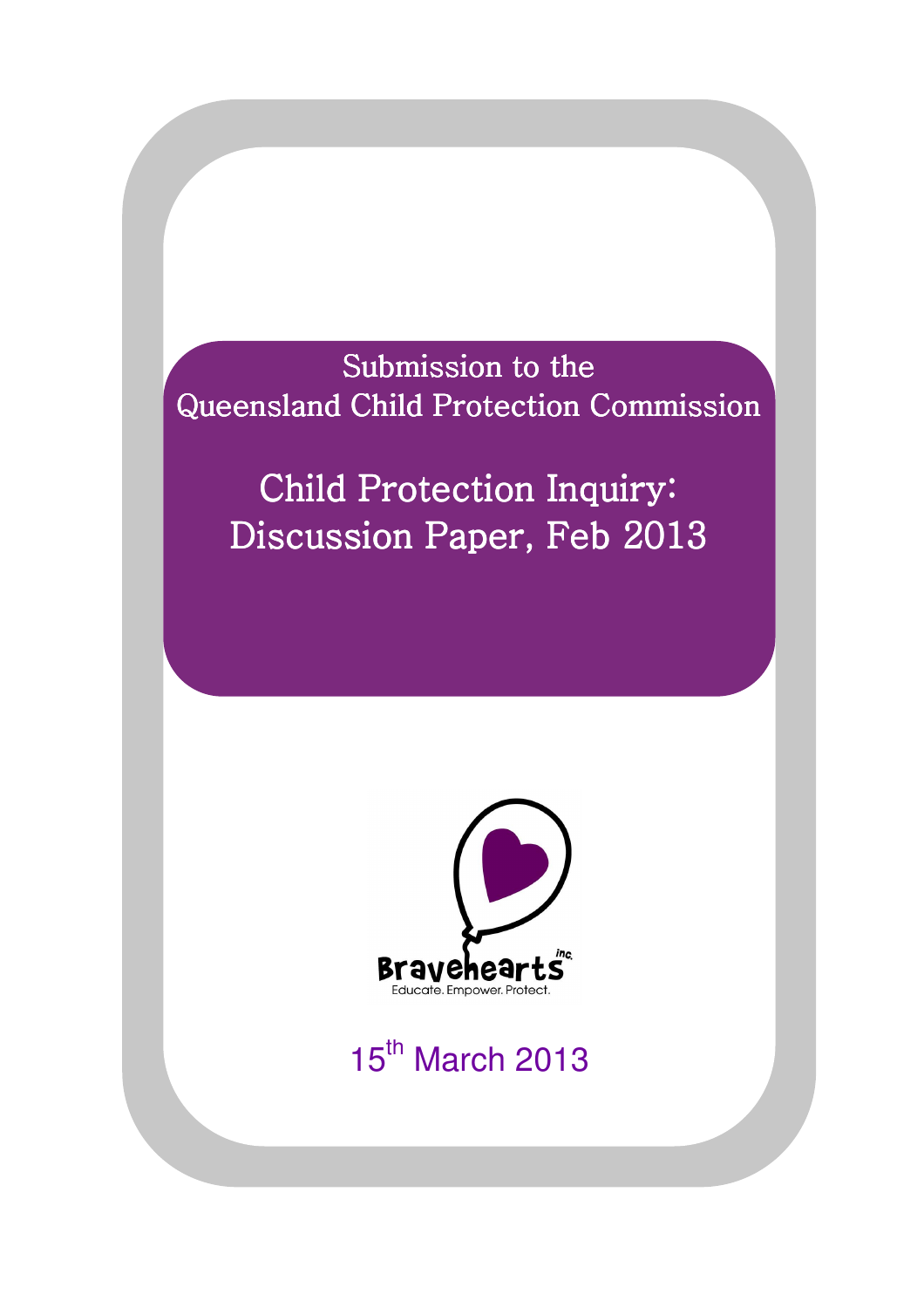#### About the Authors

Hetty Johnston is the Founder and Executive Director of Bravehearts Inc. Hetty is the author of the national awareness campaign, 'White Balloon Day', 'Sexual Assault Disclosure Scheme', 'Ditto's Keep Safe Adventure' child protection CD-Rom and her autobiography, 'In the Best Interests of the Child' (2004). Hetty has been a contributing author to various books including, 'Crime on my Mind', and 'Women on Top'.

Hetty has been involved on many Boards and Committees including having been Chair of the Queensland Child Protection Week Committee for three years; Qld representative on the Board of NAPCAN (National Association for Prevention of Child Abuse and Neglect); held a position on the Board with ASCA (Advocates for Survivors of Child Abuse); Sat as Chair for the Endeavour Foundation's 'Abuse Prevention and Response Committee'; was a participant on the Federal Government's Working Party on a 'National Approach to Child Protection'; and currently sits on the Federal Governments working party on Cyber-Safety.

In 2005, Hetty was announced as a finalist for the 2006 Australian of the Year Awards and is the recipient of two Australian Lawyers Alliance Civil Justice Awards (2003, 2004). She was awarded a Paul Harris Fellowship in 2010 and is a Fellow of the Australian Institute of Community Practice and Governance (March 2010). In early 2009, Hetty was recognised as one of approximately 70 outstanding leaders throughout the world, receiving the prestigious annual Toastmasters International Communication and Leadership award.

Carol Ronken is Bravehearts' Research and Policy Development Manager. After seven years at Griffith University as a casual staff member and Associate Lecturer in the School of Criminology and Criminal Justice, Carol joined Bravehearts in early 2003. Carol has a Bachelor of Arts (psychology) and Masters in Applied Sociology (social research). In 2011 she received an award from the Queensland Police Service Child Protection and Investigation Unit for her contribution to child protection. Carol has also co-authored The Bravehearts Toolbox for Practitioners: working with Child Sexual Assault (Australian Academic Press, 2011).

> This submission has been prepared by: Bravehearts Inc PO Box 575 Arundel BC, Qld 4214 Phone: 07 5552 3000 E-mail: research@bravehearts.org.au Web: www.bravehearts.org.au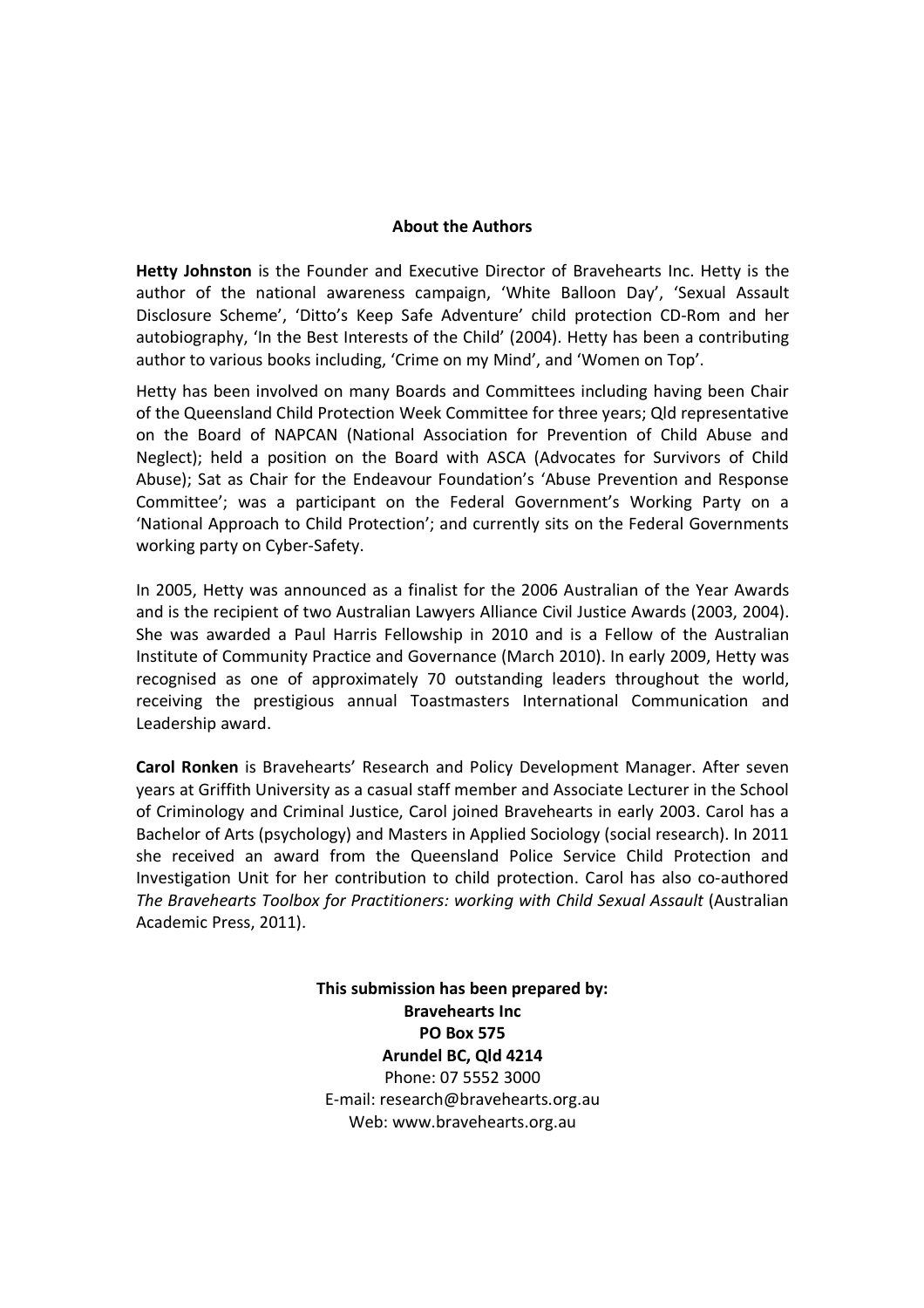### **Table of Contents**

| 5. ADDRESSING THE OVERREPRESENTATION OF ABORIGINAL AND TORRES STRAIT ISLANDER CHILDREN |
|----------------------------------------------------------------------------------------|
|                                                                                        |
|                                                                                        |
|                                                                                        |
|                                                                                        |
|                                                                                        |
|                                                                                        |
|                                                                                        |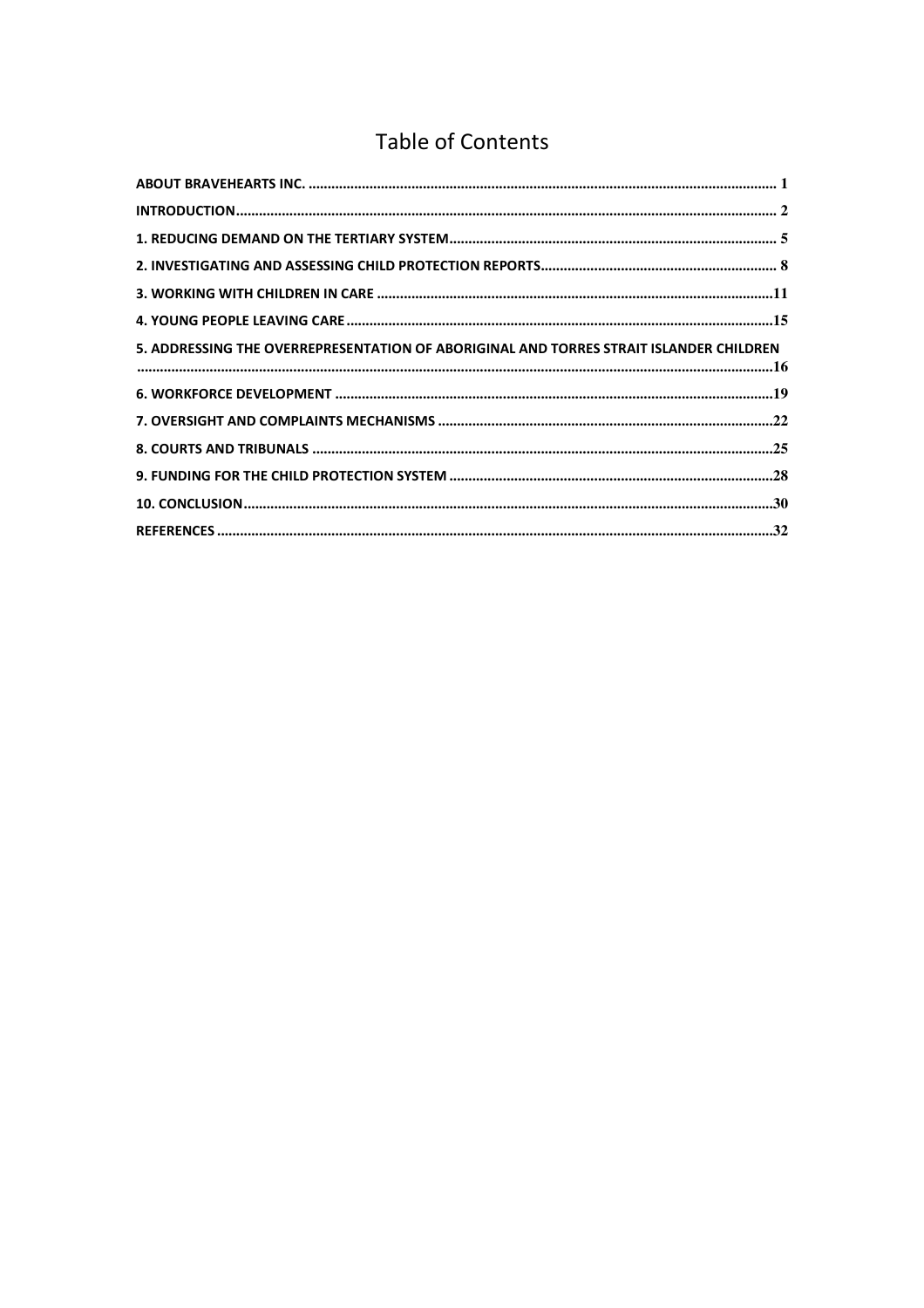

# About Bravehearts Inc.

Our Mission is to stop child sexual assault in our society.

Our Vision is to make Australia the safest place in the world to raise a child.

Our Guiding Principles are to at all times, do all things to serve our Mission without fear or favour and without compromise and to continually ensure that the best interests and protection of the child are placed before all other considerations.

Bravehearts has been actively contributing to the provision of child sexual assault services throughout the nation since 1997. As the first and largest registered charity specifically and holistically dedicated to addressing this issue in Australia, Bravehearts exists to protect Australian children against sexual harm. All activities fall under 'The 3 Piers' to Prevention; Educate, Empower, Protect – Solid Foundations to Make Australia the safest place in the world to raise a child. Our activities include but are not limited to:

#### EDUCATE

- ♦ Early childhood (aged 3-8) 'Ditto's Keep Safe Adventure' primary and pre-school based personal safety programs including cyber-safety.
- ♦ Personal Safety Programs for older children & young people and specific programs aimed at Indigenous children.

#### EMPOWER

- ♦ Community awareness raising campaigns (Online and Offline) including general media comment and specific campaigns such as our annual national White Balloon Day.
- ♦ Tiered Child sexual assault awareness, support and response training and risk management policy and procedure training and services for all sectors in the community.

#### PROTECT

- ♦ Specialist advocacy support services for survivors and victims of child sexual assault and their families including a specialist supported child sexual assault 1800 crisis line.
- ♦ Specialist child sexual assault counseling is available to all children, adults and their non-offending family support.
- ♦ Policy and Legislative Reform (Online and Offline) collaboration with State Government departments and agencies.

Bravehearts Inc. is a National organisation, it is a registered Public Benevolent Institution, registered as a Deductible Gift Recipient, operates under a Board of Management and is assisted by State based Community Regional Committees, Executive Advisory Committees and a Professional Finance Committee.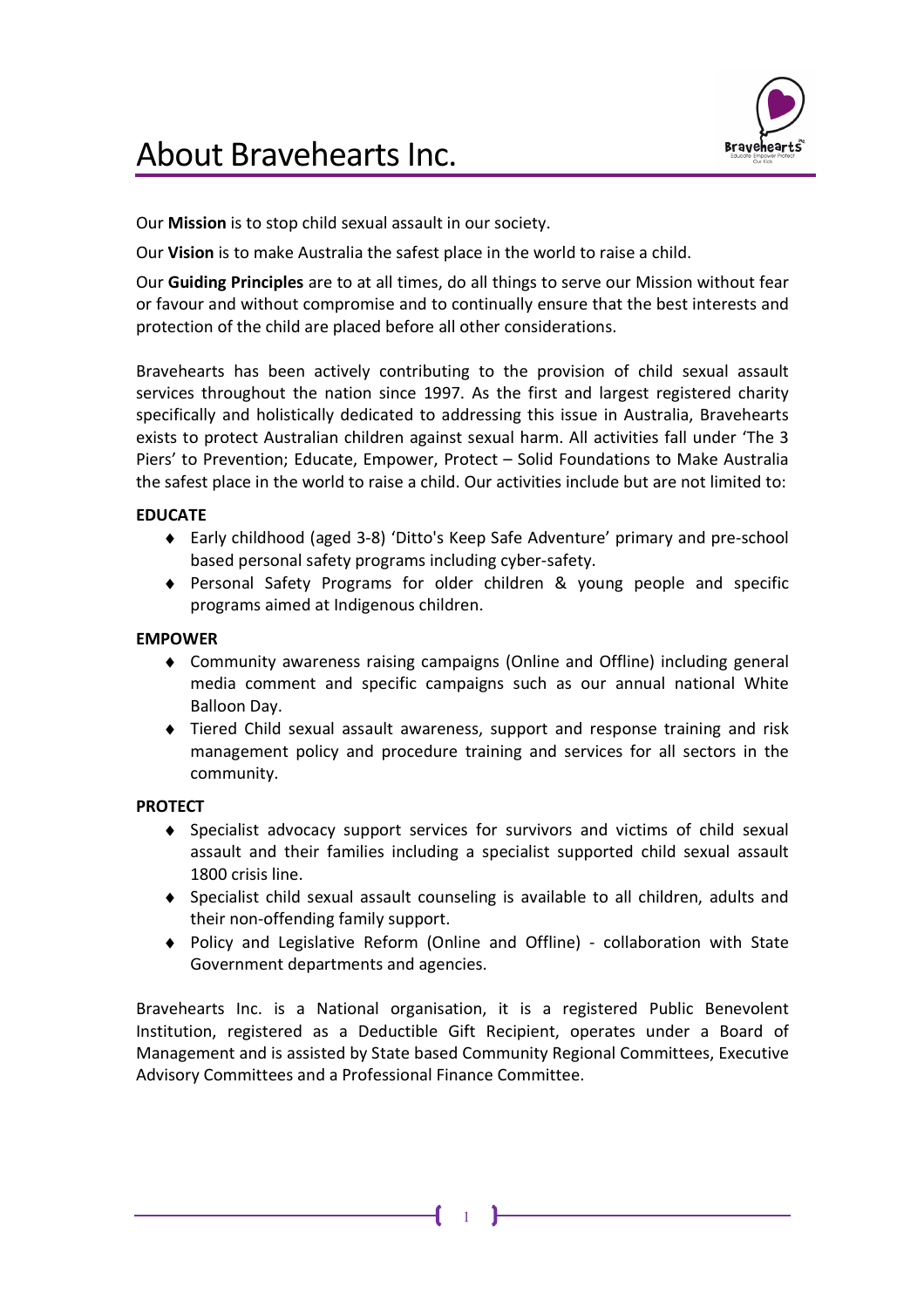# Introduction



As specialists in the area of child sexual assault prevention and early intervention, Bravehearts Inc is providing this submission in relation to the current Queensland Child Protection Commission of Inquiry Discussion Paper (February 2013). We have provided our views on a number of the issues outlined in the discussion paper and would be happy to discuss these further.

 Bravehearts long held belief and policy position that the issue of child sexual assault and those of child abuse and neglect are discernibly different and require discernibly different responses has finally been heard and upheld by the Council of Australian Governments (COAG) on 30<sup>th</sup> April, 2009.

In working with the Federal Governments Working Party in the development of a National Framework for the Protection of Australia's Children, and in what we believe is an International first, Bravehearts successfully lobbied to have child sexual assault recognised as distinct from child abuse and neglect and requiring of a distinct response and specific resourcing. The signing of the COAG Agreement means this distinction will now be echoed across child protection systems in every State and Territory around the Nation. "Protecting Children is Everyone's Business: National Framework for Protecting Australia's Children 2009-2020" (COAG, 2009) will form the basis of child protection agendas over the next decade. Outcome Six of this document outlines the way forward for finally dealing with child sexual assault. Governments across the country are now finally committed to recognising and responding to child sexual assault specifically.

Traditionally, child sexual assault has been 'lumped in the same pot' as child abuse and neglect. However, while all forms of abuse and assault are harmful to children it is important to take child sexual assault 'out of the 'pot' as the dynamics are fundamentally different. Recognising these differences is necessary to effectively address, respond to and prevent child sexual assault.

Some of the important differences include:

sexual contact

- Acts of *child abuse and neglect* are generally unplanned, re-active and are generally aligned with socio-economic and/or family dysfunction issues and are comparatively predominant in areas of social disadvantage. Sexual assaults against children are almost always pre-meditated, involving predatory acts of grooming, manipulation, self-gratification and exploitation, and occur widely across the various socio-economic areas.
- **Child abuse and neglect** more commonly involve the infliction of pain, violence and aggressive force. Child sexual assault more commonly involves manipulation, intimidation and
- **Child abuse and neglect** are nearly always perpetrated by a parent or primary caregiver (in an estimated 90% of cases).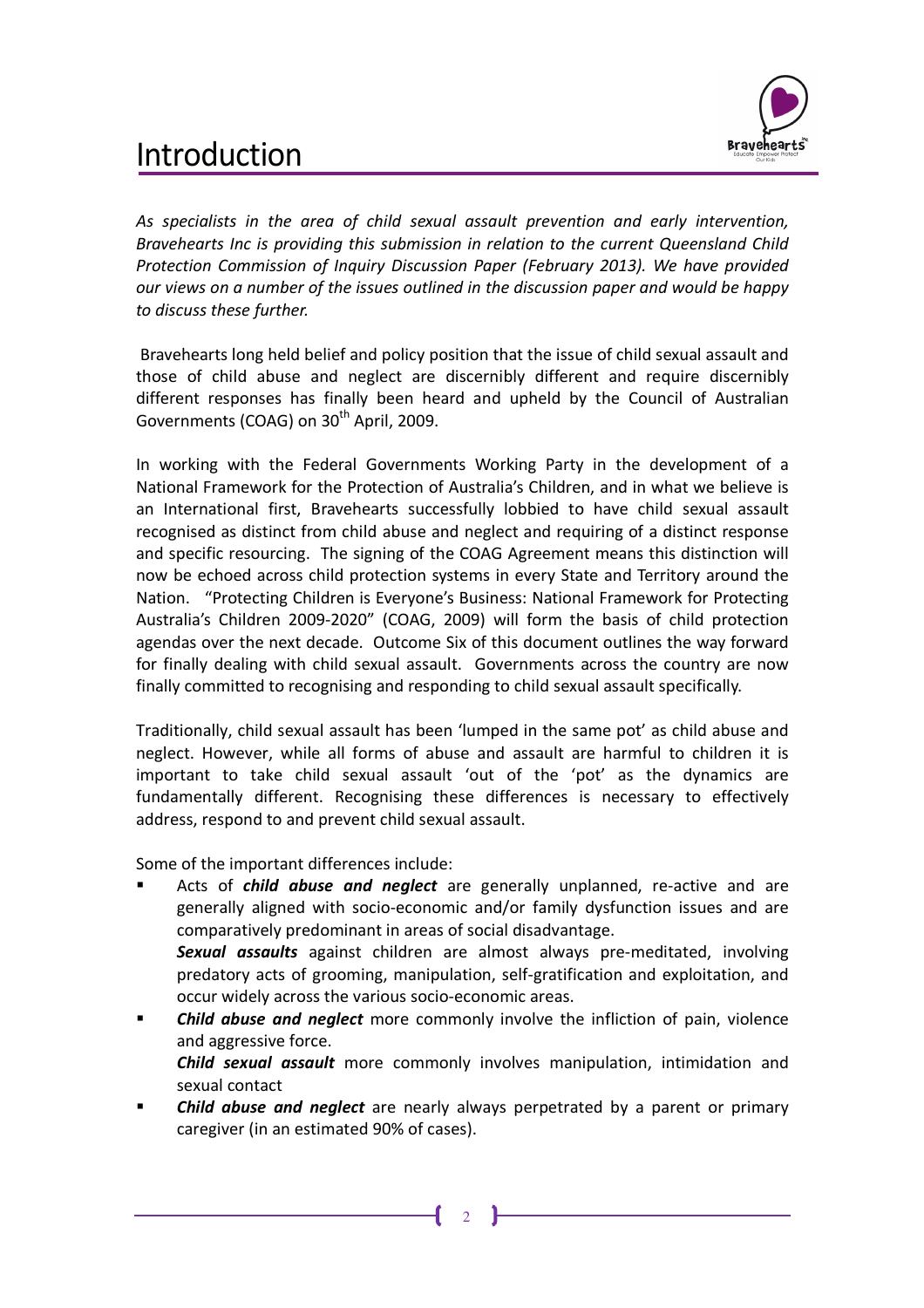**Child sexual assault** is generally perpetrated by a male (in excess of 90% of cases) and more likely to be perpetrated by someone known to the child or their family (research varies but commonly finds between 85% and 95% of the time). Of those offenders known to the child most commonly the offender is not living with the child (approx 70%).

- Child abuse and neglect offences are almost always intra-familial. Child sex assault offences are commonly extra-familial as well as intra-familial.
- Child sexual assault always involves the three S's: Shame; Silence; Secrecy

Child sexual assault is a hidden but significant problem in every community in Australia.

Approximately one in five children will experience some form of sexual exploitation before the age of 18 (James, 2000; Center for Disease Control and Prevention, 2006). Experts estimate that less than one in ten of these children will tell. Research tells us that in 70-90% of the time offenders are known and trusted by the child and/or their families (National Child Protection Clearinghouse, 2005).

Experts estimate that less than one in ten of these children will tell.

Research clearly shows that individuals who are sexually assaulted as children are far more likely to experience psychological problems often lasting into adulthood, including: Post Traumatic Stress Disorder, depression, substance abuse and relationship problems. Child sexual assault does not discriminate along lines of region, race, creed, socio-economic status or gender; it crosses all boundaries to impact every community and every person in Australia.

Research suggests that many adults are unaware of effective steps they can take to protect children from sexual assault (Australian Childhood Foundation, 2010). Most do not know how to recognise signs of sexual assault and many do not know what to do when sexual assault is suspected or discovered.

While State and Territory Governments have statutory responsibilities for child protection generally the overwhelming bulk of funding is directed at tertiary statutory intervention responses. Statutory intervention will occur where the offender is living in the house with the child and where there is not a parent or carer willing and able to protect the child. Given most child sex offences are committed by people not living in the house with the child (70%), the need for statutory intervention for these victims is void and as such, the offences are not officially counted in prevalence reporting.

Reporting to child protection departments is further reduced because, even in cases where the offender is living in the house with the child, most often there is a parent or carer who does act protectively to expel the offender and protect the child. This action creates a desirable positive situation but again, no statutory intervention is required so no official recording of the offence occurs; unless the matter is subject to a criminal investigation. Importantly however, the child and family still require professional support.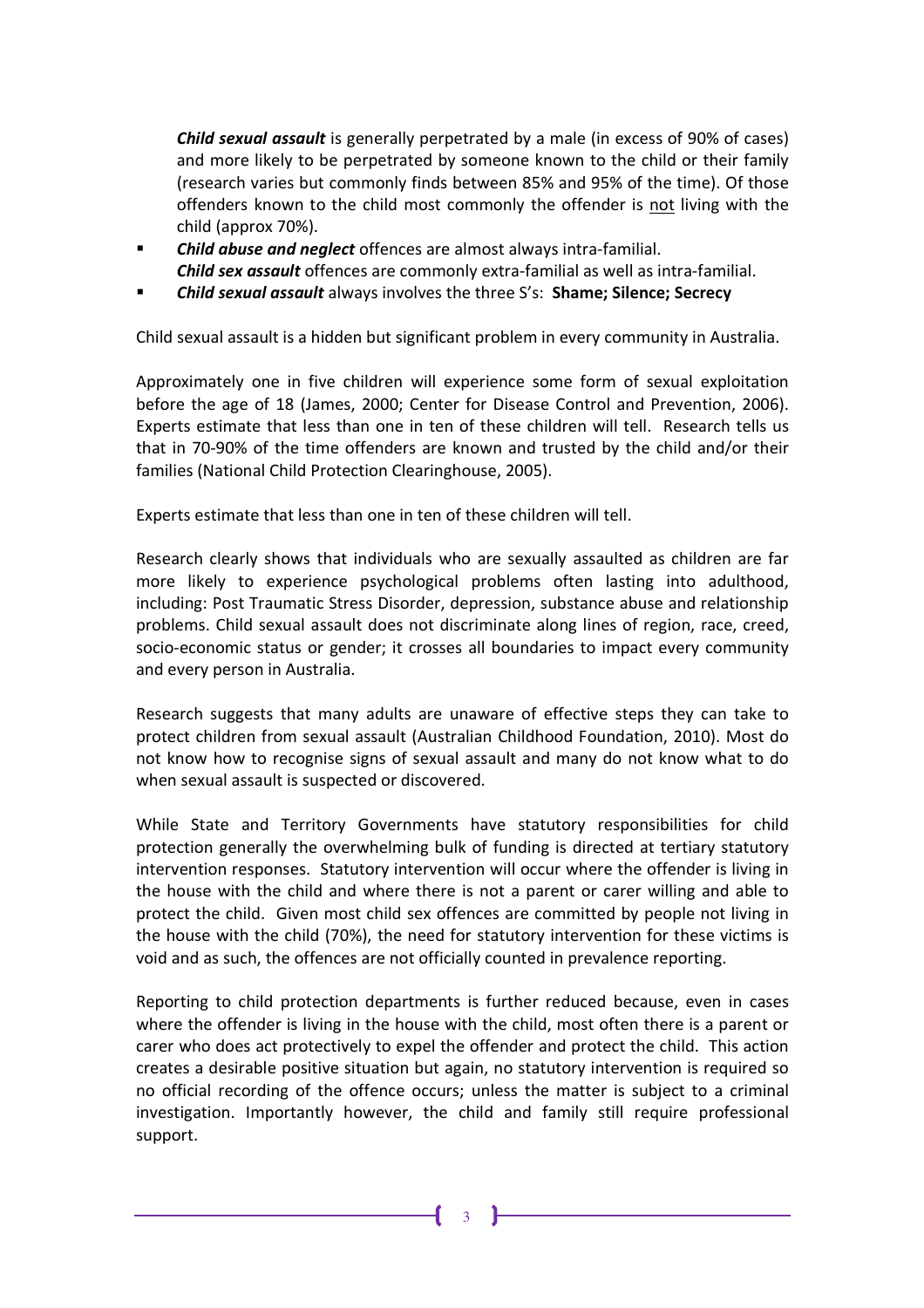As a result, child sexual assault prevalence statistics produced by departments of child protection generally report very low instances of child sexual assault in comparison to child abuse and neglect (see Table below). In addition, and as a result of these low statistical recordings, State and Territory Government child protection funding to this critical area is limited along with recognition, response and acknowledgement of the prevalence and social implications of child sexual assault.

| <b>Type of Harm</b>    | <b>NSW</b> | Vic               | Qld  | <b>WA</b> | <b>SA</b> | Tas  | <b>ACT</b> | <b>NT</b> |
|------------------------|------------|-------------------|------|-----------|-----------|------|------------|-----------|
| Physical abuse         | 19.3       | 29.0              | 17.9 | 18.4      | 19.2      | 14.8 | 12.6       | 15.8      |
| <b>Emotional Abuse</b> | 31.3       | 54.4              | 35.2 | 30.8      | 27.4      | 48.2 | 38.9       | 28.3      |
| <b>Neglect</b>         | 33.6       | 6.5               | 42.4 | 29.1      | 44.6      | 32.8 | 43.8       | 52.7      |
| Sexual assault         | 15.7       | 10.0 <sub>1</sub> | 4.6  | 21.7      | 8.9       | 4.2  | 4.8        | 3.1       |
| <b>Total</b>           | 100        | 100               | 100  | 100       | 100       | 100  | 100        | 100       |

Percentages of children subject to substantiated notifications by Type of harm (2011-2012) (Australian Institute of Health and Welfare, 2013)

Research shows that there is a critical under-reporting of child sexual assault matters more generally. Smallbone and Wortley (2000) found that one in five parents who were aware that their child had been sexually assaulted, did not report. Over 50% of victims never report to anyone, and many who do report do not do so until adulthood (Queensland Crime Commission & Queensland Police Service, 2000).

Bravehearts receive most of its clients through police, other community agency referrals, self-referrals, and referrals from schools, and GP's. These statistics do not form part of any structured statistical count and as such, child sexual assault is not only grossly under-reported, it is grossly under-estimated and under-funded.

Bravehearts is proud that national recognition now exists to support our long held policy position that the offences of child abuse and neglect are different in nature, motivation and victimisation and that while child sexual assault and child abuse and neglect are both incredibly traumatic for children, their differences dictate that they should be addressed separately.

Our goal is to work to ensure that this distinction will result in improved statistical recording and improved responses and resourcing. Inquiry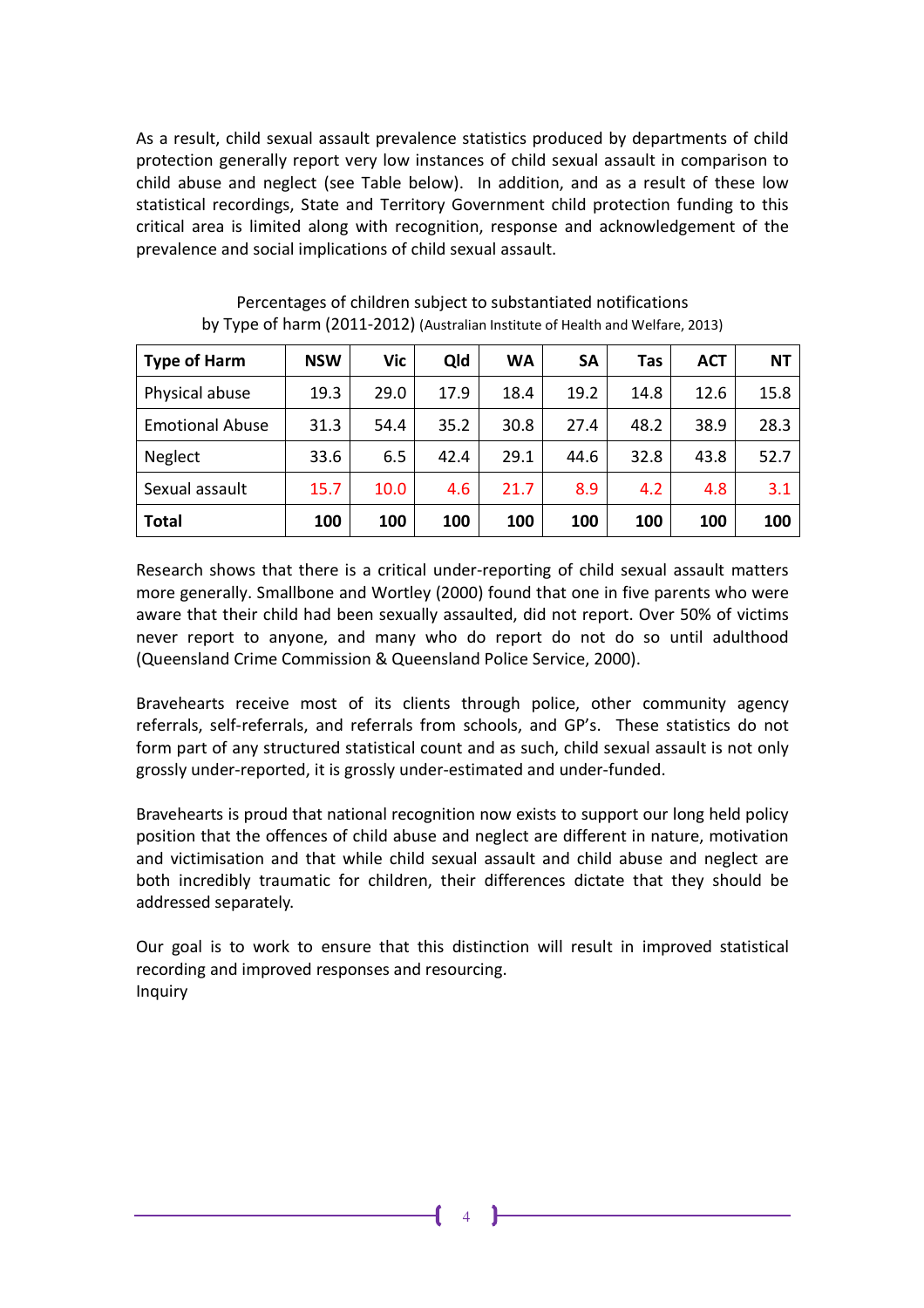# 1. Reducing Demand on the Tertiary System Examble arts

- 1. What is the best way to get agencies working together to plan for secondary child protection services?
- 2. What is the best way to get agencies working together to deliver secondary services in the most cost effective way?

Bravehearts has long recognised the importance of prevention and early intervention programs to ensure the wellbeing, safety and protection of children and young people.

As identified in the current Discussion Paper, there are three broad levels to prevention programs:

- 1. Tertiary level: strategies to reduce harm among those most severely affected.
- 2. Secondary level: designed to reverse or prevent the impact of known risk factors.
- 3. Primary level: designed to keep problems from emerging at all.

Programs at all three levels are crucial for an effective and holistic approach to child protection.

Bravehearts strongly believes that the public health model (as advocated for in "Protecting Children is Everyone's Business: National Framework for Protecting Australia's Children 2009-2020" (COAG, 2009)) has much to offer the Commission's consideration of early intervention as it reinforces the need for a 'whole of systems approach' to primary, secondary and tertiary interventions to assist vulnerable families.

Increases in reporting to Child Safety have been identified as related to the lack of secondary services. In recent years we have seen that services aimed at early intervention and prevention are increasingly available only to those families who are already in crisis and that there is insufficient resources available to non-government organisations to meet the increasingly complex and urgent needs of families involved. There is a frustration in the sector that existing programs are available to too few families and often accessed too late to effectively provide support that will make a difference and prevent statutory intervention.

As suggested by Professor Dorothy Scott (Scott, 2006) the integration of programs at the primary, secondary and tertiary levels of service delivery would assist families who hover below and just above the threshold for tertiary intervention and provide a more consistent approach to prevention and early intervention.

As Scott points out, key levels for integration are: increasing collaborative outreach strategies involving child protection, health, education, and the non-government family support sectors: "The major thrust of a secondary prevention strategy needs to be firmly focussed on those services which are already connected to families such as: maternal and child health services; early childhood education and care; schools; adult mental health services and drug treatment services" (Scott, 2006).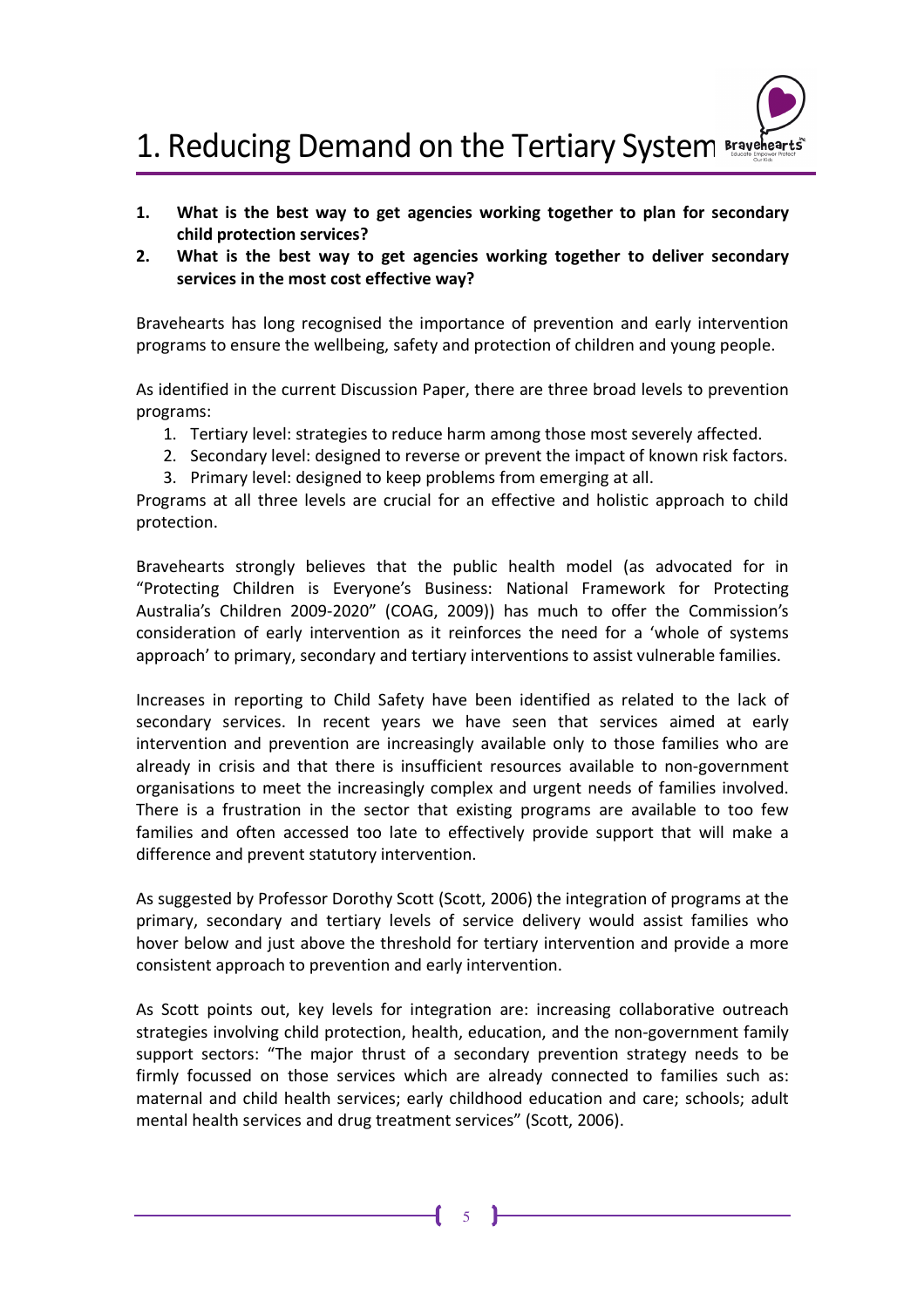Such an approach (along with expanding the mode of service delivery to include online access to services) could potentially assist in the lack of secondary level services in rural and regional areas.

Services that provide programs that integrate the three levels of service delivery have the potential for increasing community engagement in issues that affect children and families, raise community awareness that sexual harm, abuse and neglect are not acceptable and may increase confidence in the child protection system. The Strong Families program in Western Australia is a good example of a collaborative crosssectoral program that can be seen to promote the wellbeing of children and young people and build the capacity of families and the community to keep them safe.

In addressing the under-investment in secondary services, we support the Queensland Law Society's call for increases of availability of education and therapeutic support for children and their support networks. We would add that in addition, we see a vital need for an increase in general awareness and training for those directly involved with children and their families (for example, schools, clubs, counsellors and support services), in relation to both child protection generally and the issue of child sexual assault more specifically.

Bravehearts advocates for the continuation and expansion of resourcing for prevention and early intervention programs (including RAI and HOF programs) that can play a vital role in empowering communities and reducing involvement in the child protection system. We would suggest that investing in prevention programs will reduce significantly the number of children and young people entering the child protection system.

In line with this we would caution government against its proposal to review and repurpose its suite of secondary and tertiary family support programs into one overarching child and family support program. While a case management approach is important and needs to be managed by a single entity, Bravehearts strongly believes that the varied and complex needs of families require specialised responses and we would be concerned that one overarching program could not effectively address the complexity of needs.

In addition, we see an overdue need for the mapping of currently available services to identify gaps in service provision in communities.

#### 3. Which intake and referral model is best suited to Queensland?

Bravehearts believes that the Option 2 (page 59 of current Discussion Paper) is the preferred model. However, we would caution that the model requires clear policies and procedures, inclusive of accountability and transparency measures to ensure that services are appropriately handling intake and referrals.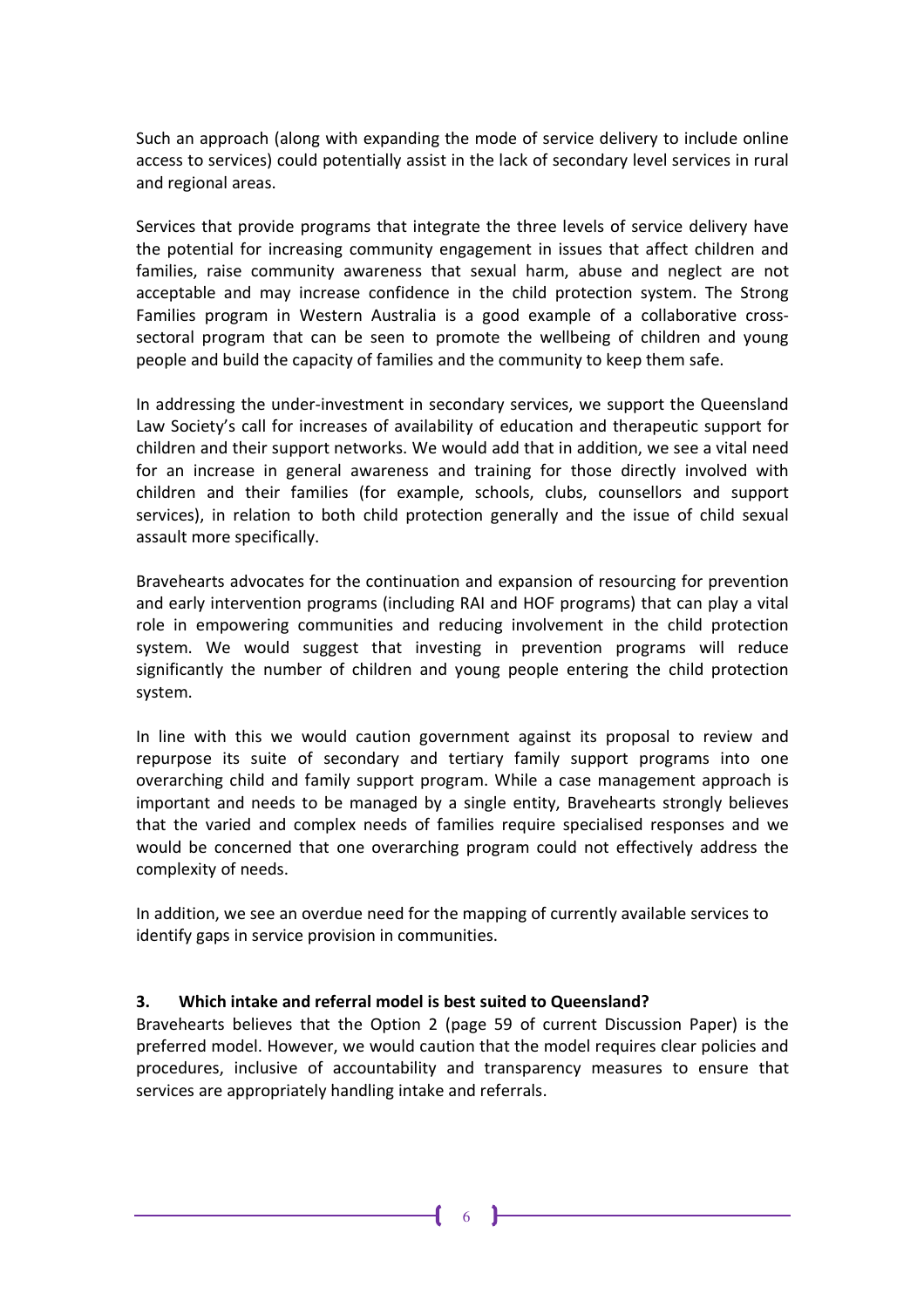Resourcing is needed to make sure that services maintain qualified, knowledgeable and experienced staff and that provide organisations with the capacity to manage the demands on the service.

#### 4. What mechanisms or tools should be used to assist professionals in deciding when to report concerns about children? Should there be uniform criteria and key concepts?

We believe that there is a need for an improved system for reporting sexual harm, abuse and neglect.

Mandatory reporting is supported as an important principle in the child protection system. It is our view that mandatory reporting remains an important strategy for promoting children's rights to protection from sexual harm, abuse and neglect; and it is a fundamentally important strategy to identify children at risk and families in need of assistance and support.

As outlined in the current Discussion Paper, the Department of Education, Training and Employment and the Queensland Police Service contribute the "highest volumes of child concern reports received" (with 60% of all intakes coming from schools, health and police sectors) by the Department. This is not surprising given that these areas are at the front-end in identifying child protection concerns.

Bravehearts would support a similar approach to that implemented in New South Wales with the consideration of adopting a mandatory reporting guide, including criteria (that has embedded flexibility to deal with the complexity of concerns) and defined key concepts, to assist agencies/reporters in their decision-making around whether to report and to who.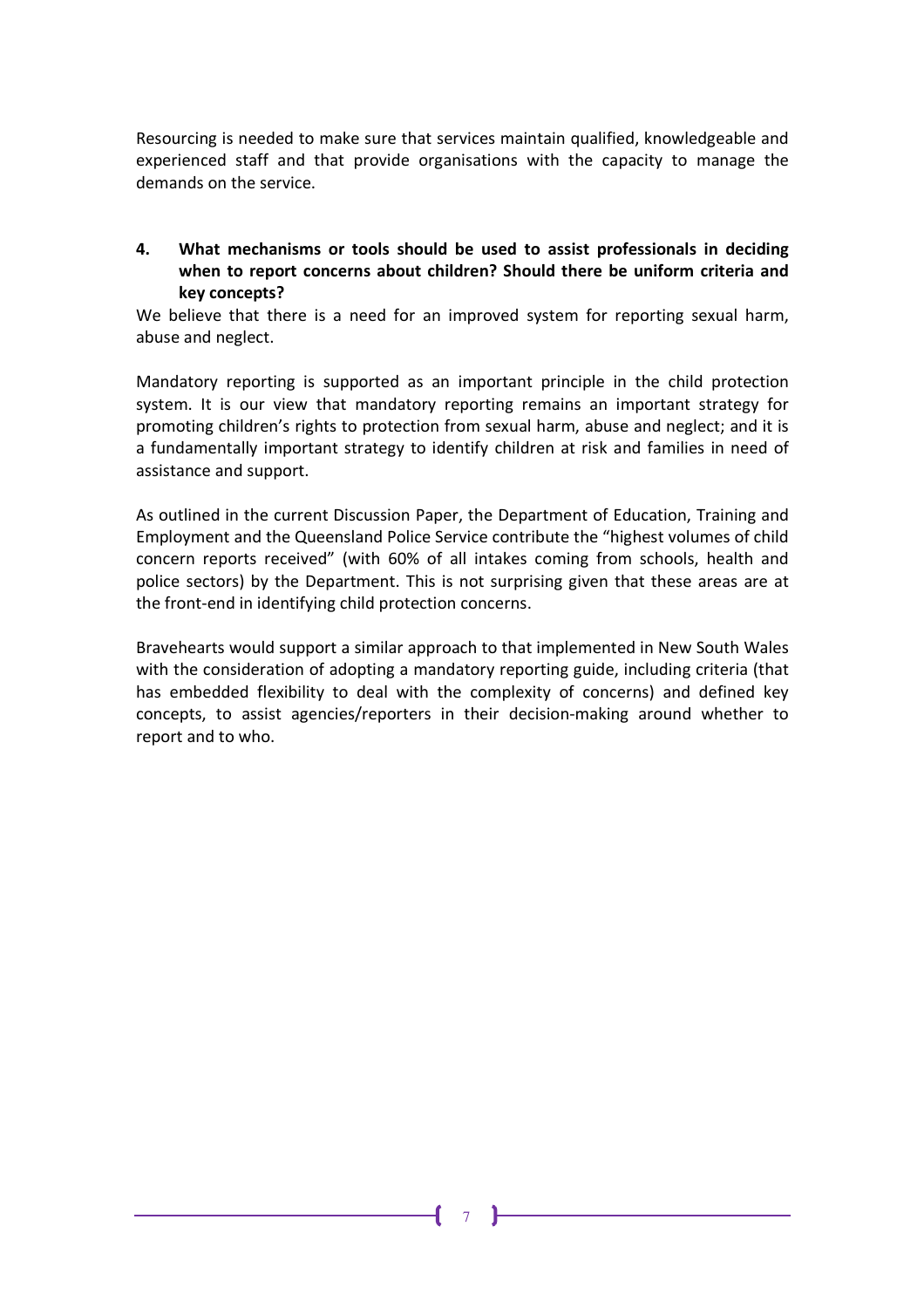

#### 5. What role should SCAN play in a reformed child protection system?

Bravehearts thoroughly supports the role that SCAN plays in the current child protection system. We recognise the vital role and expertise that the core representatives of SCAN teams bring to the decision-making and assessment process.

We would also advocate for the routine involvement of individuals who have direct involvement with subject children and families. This would include participation and/or information gathering from, for example, schools, counselling services and support agencies who have contact and involvement with the family.

SCAN has a crucial role to play as it brings together a range of expertise and knowledge within an holistic management of cases and the routine inclusion of those who have direct knowledge of the family would provide invaluable information about the family circumstances and the children protection concerns that otherwise may not be available. We believe that this would provide an increase in effective assessment along with a level of transparency.

- 6. How could we improve the system's response to frequently encountered families?
- 7. Is there any scope for uncooperative or repeat users of tertiary services to be compelled to attend a support program as a precondition to keeping their child at home?

We recognise that there is a cohort of families who have complex and ongoing needs and as a consequence have repeated interactions with the child protection system.

It is crucial that the needs assessment of frequently encountered families is appropriately identifying the key areas of support for individual families. Bravehearts recognises that to make "sustainable [and positive] changes" in these families lives and to ensure the safety and protection of children and young people, these families require both a specialised response and intensive ongoing support, with a focus on needs.

We believe that an investment in secondary level services will assist in improving the systems response to high needs, frequently encountered families. A strong case management approach, that includes an all-of-government approach and engages specialist services (particularly including therapeutic and support case management), would provide opportunities to address the often complex and intergenerational needs of these families. We understand that the HOF initiative is showing promising success in the support of these families, providing for increased specialist and targeted support.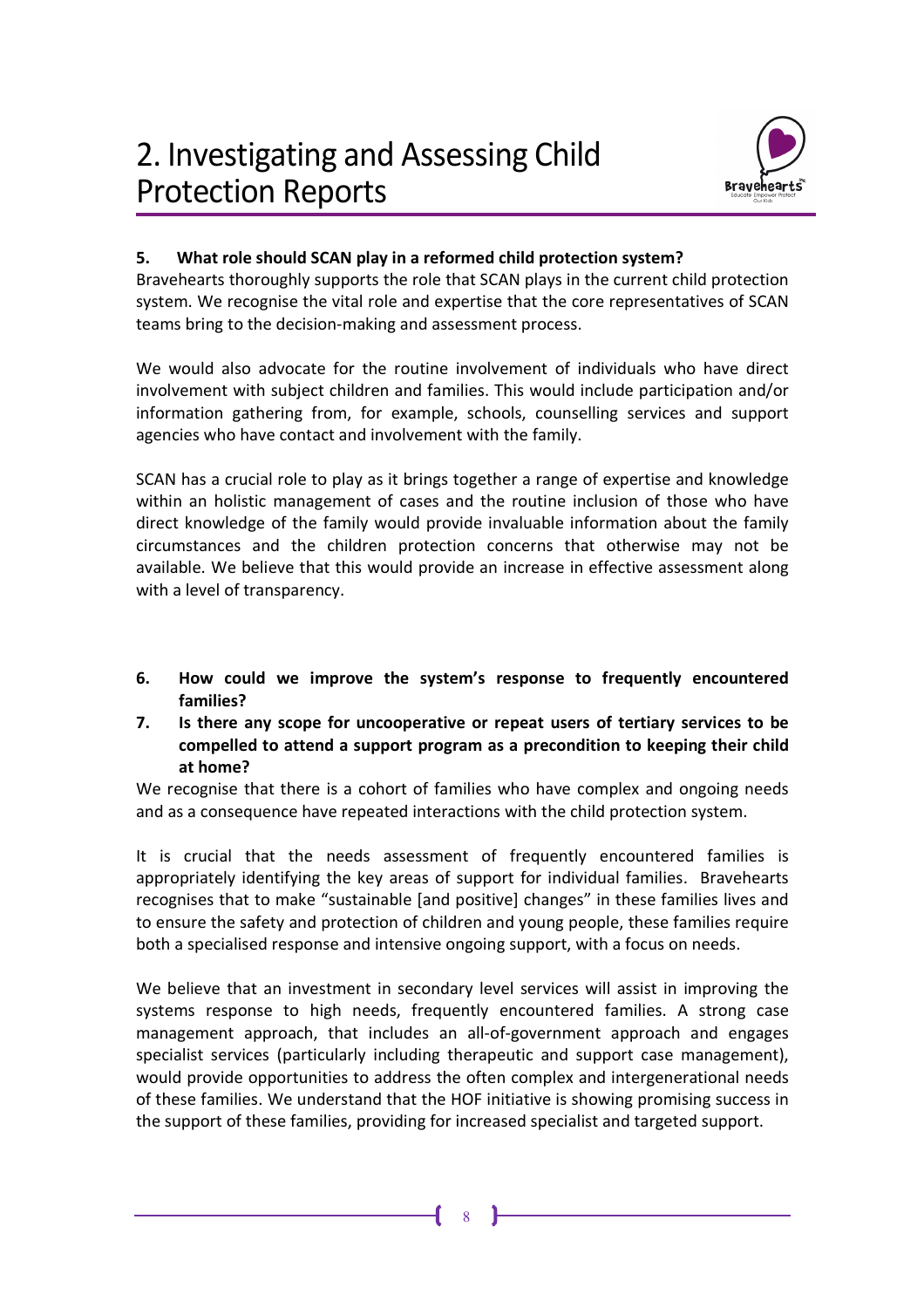#### 8. What changes, if any, should be made to the Structured Decision Making tools to ensure they work effectively?

The identified aim of the Structural Decision Making tool is being able to provide appropriate response to child protection concerns. The objectives of Structured Decision Making are to:

- identify and structure critical decision points;
- increase consistency in decision-making;
- increase accuracy of decision-making;
- target resources to families most at risk; and
- use case level data to inform decisions throughout the agency.

However, it is crucial that the Structured Decision Making tool be utilised alongside, and as an aide to, professional clinical judgement. Child protection matters include complex cases and it is important to recognise that Structural Decision Making tools cannot be a replacement for professional expertise.

Bravehearts believes that it is absolutely vital that child protection workers are sufficiently trained in child protection issues, and specifically in relation to our area of concern, the dynamics and intricacy of child sexual assault matters (see response to Question 28). We believe that there is no replacement for specialised knowledge and expertise.

We would support the consideration of a model based on the Signs of Safety model, developed in Western Australia, which combines the assessment of risk with a "strengths-based family engagement".

#### 9. Should the department have access to an alternative response to notifications other than an investigation and assessment (for example, a differential response model)? If so, what should the alternatives be?

It is important that there is a differential response system that enables families to access support as early as possible as well as improving the capacity to address the needs of vulnerable and at-risk families.

We support the model as outlined in the current Discussion Paper as including:

- several different responses, including a response specifically for family violence...
- the capacity to undertake forensic investigations for the most serious cases of maltreatment, primarily physical abuse and sexual abuse, where court action is likely to be required or a criminal investigation is required
- the capacity to provide strengths-based intervention by community-based case management services for families where concerns relate to emotional harm and neglect

9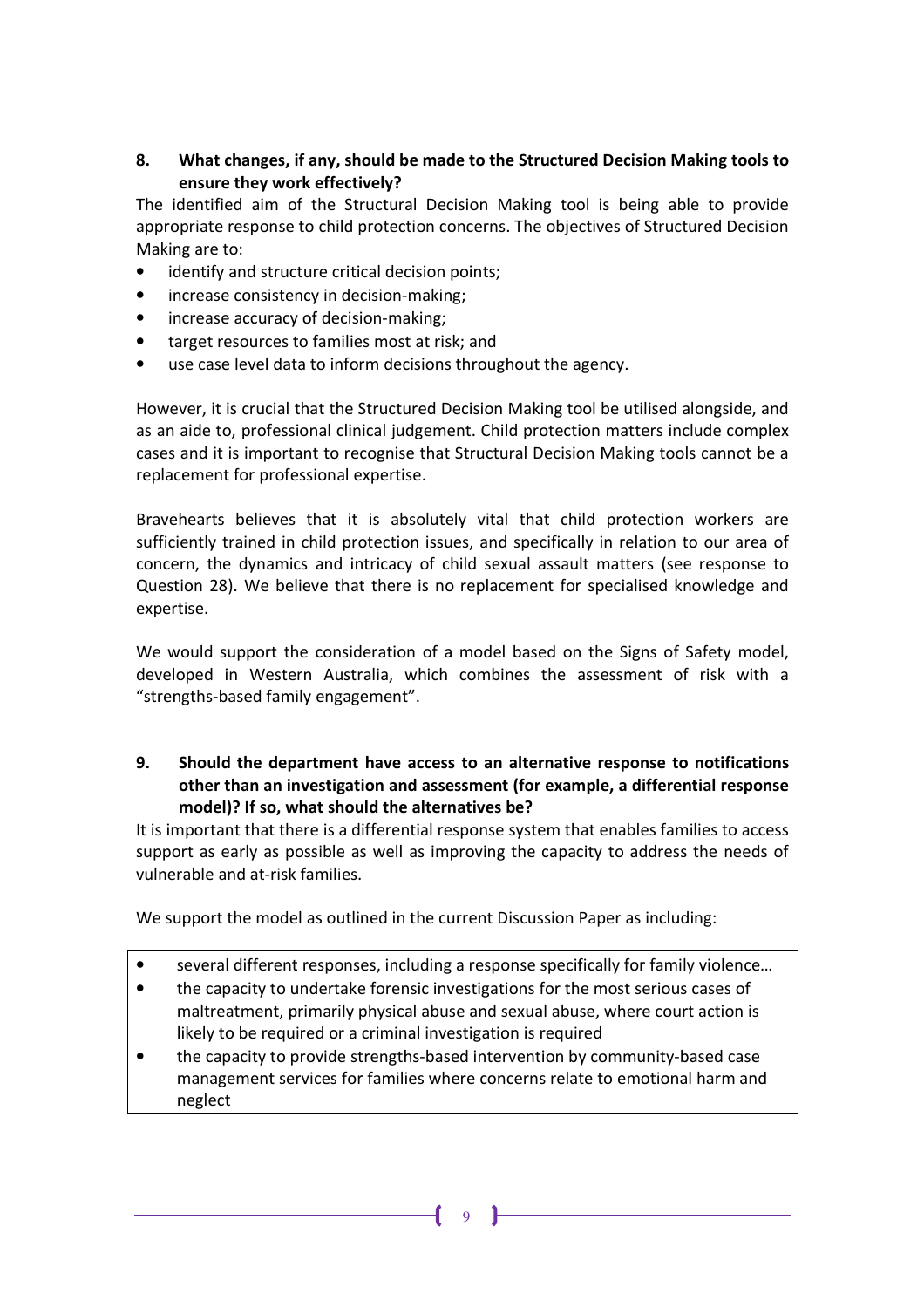• services that aim to meet the immediate needs of the family to ensure the safety of the child, followed by working with the family to reduce the likelihood of future tertiary intervention.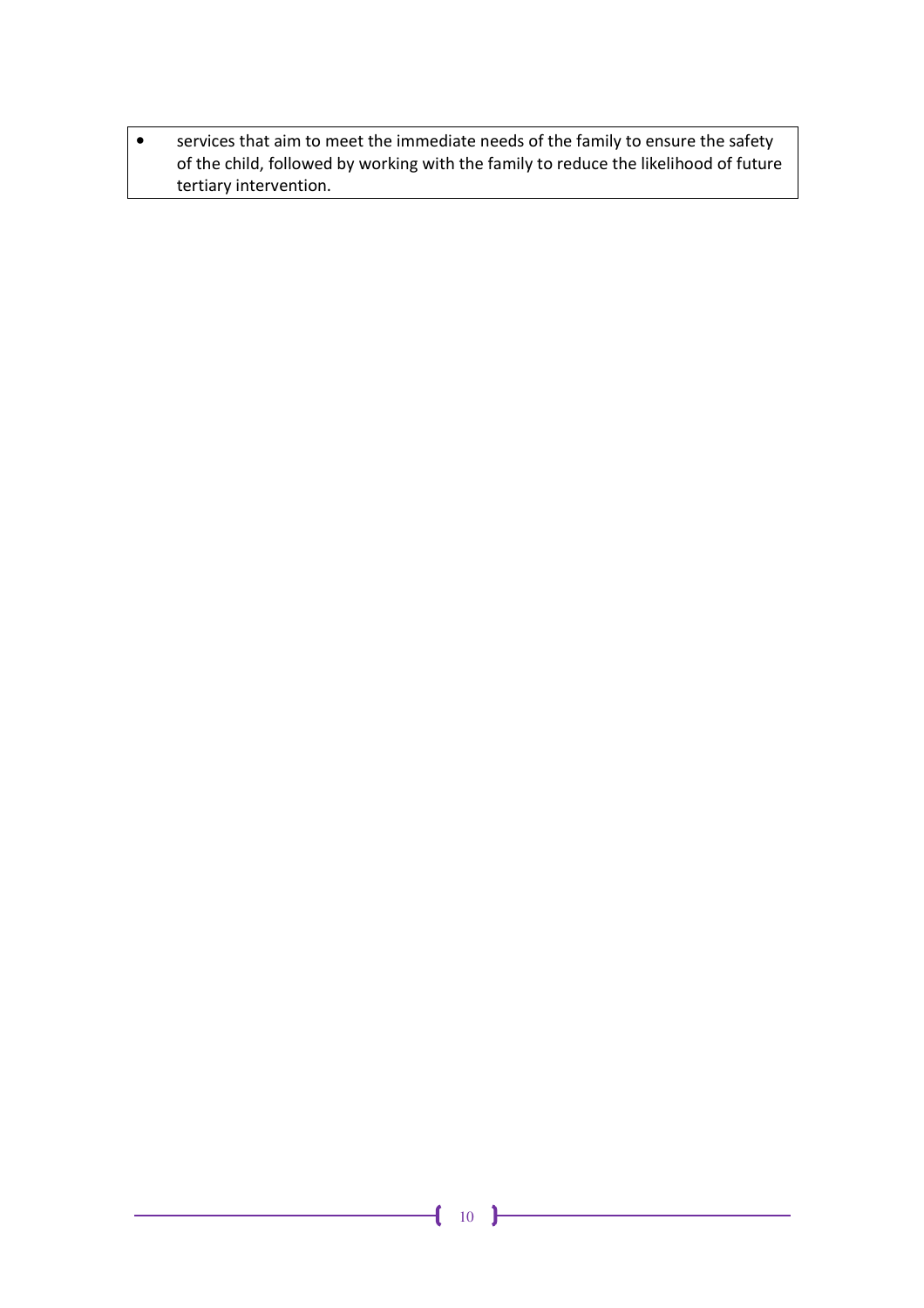

# 3. Working with Children in Care

- 10. At what point should the focus shift from parental rehabilitation and family preservation as the preferred goal to the placement of a child in a stable alternative arrangement?
- 11. Should the Child Protection Act be amended to include new provisions prescribing the services to be provided to a family by the chief executive before moving to longer-term alternative placements?

Bravehearts recognises that the Queensland child protection system is based on the premise that the least intrusive viable intervention option is the preferred focus. While it is ideal that family preservation be a focal point of the system, it must be recognised that in some cases it is not in the best interest of the child's development, wellbeing and safety.

Where risk factors can be managed through intervention and parental rehabilitation and where family preservation or relevant family reunification is possible, the system should be structured to provide this intensive support. However, our position is that any decisions made must be primarily focussed on what is in the best interest of the child; the parents' rights should not outweigh the consideration of the best interest of the child principle.

In line with this, decisions around ensuring the safety and protection of the child in a stable and secure home must be timely.

It is noted that the New South Wales system proposes that timeframes be place on decisions being made regarding reunification/family preservation; where a decision about reunification for children less than two years of age must be made within 6 months and for children older than two years of age, within 12 months. While we would suggest that legislating timeframes for such decisions must not be too prescriptive, we recognise that there is a need for stability and security in a child's life and prolonged decision-making is only detrimental to the wellbeing of the child. To reiterate, the making of the decision to place a child into a stable and secure placement must be timely.

Likewise, we would suggest that the complex and varied needs of vulnerable children and families mean that these families must have access to targeted and intensive support before consideration of moving a child into long-term placement.

#### 12. What are the barriers to the granting of long-term guardianship to people other than the chief executive?

The major options to the granting of long-term guardianship to people other than the chief executive are:

Lack of support for guardians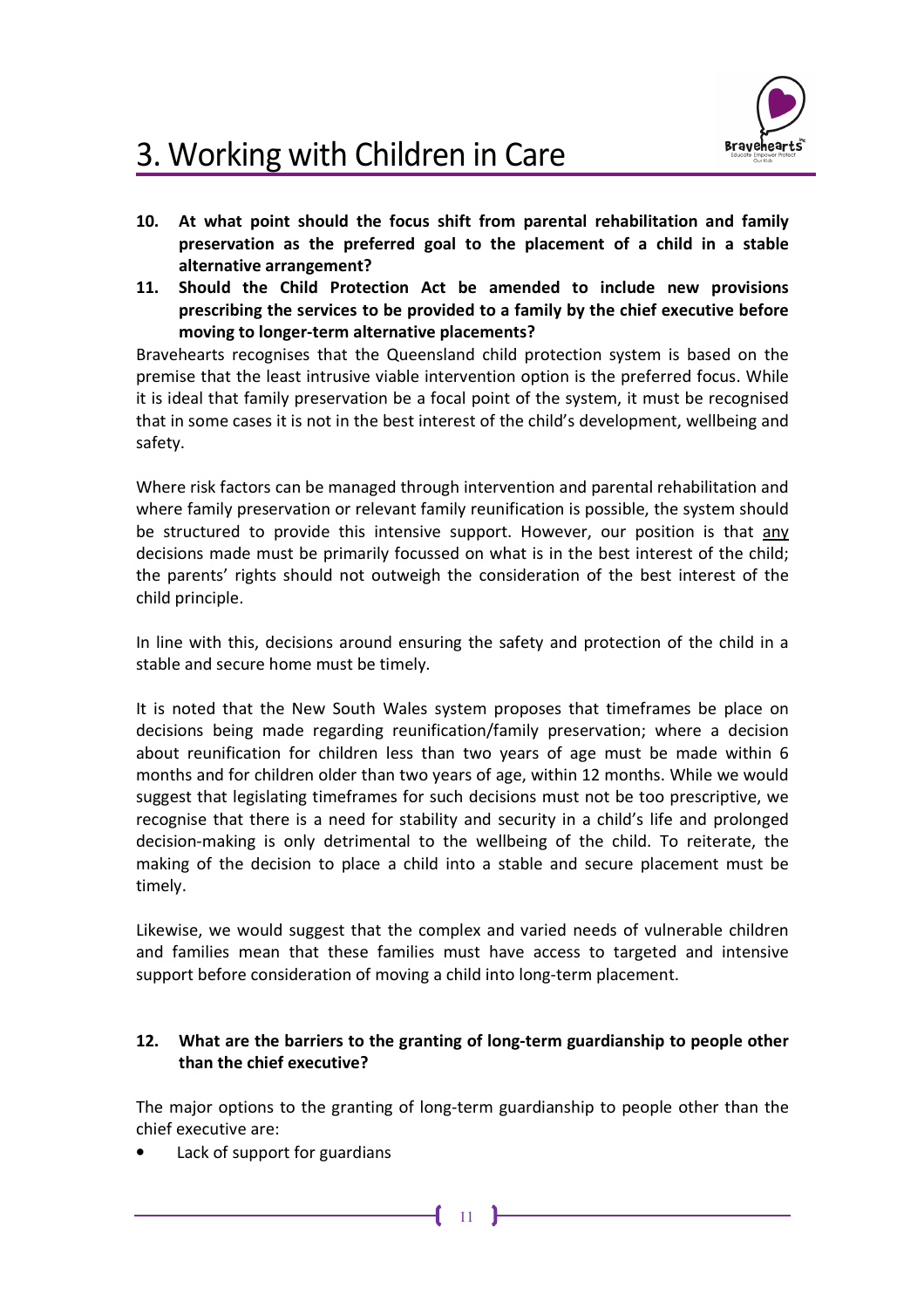- Children and young people often have complex needs that guardians need to be supported in providing for
- Guardians are not in a position to provide and manage the support and assistance needed to families
- Lack of financial assistance.
- 13. Should adoption, or some other more permanent placement option, be more readily available to enhance placement stability for children in long-term care? As noted above, under Questions 10 & 11, Bravehearts recognises that while it is ideal that family preservation be a stated objective, it must be recognised that in some cases it is not in the best interest of the child's development, wellbeing and safety.

Where it is clear that it is not in the best interests of the child to be reunified with their biological family, alternative permanent placement must be prioritised.

Research shows that attachment is key in the child's early years. Problems with children being continually moved around placements (in some cases by the time children leave care they have had in excess of ten placements) have historically been reported. Moving of a child from placement to placement means that there is a lack of attachment for the child, not just with primary carers and family, but also with friends and schooling.

For children's psychological, emotional and, in many cases, physical wellbeing it is important for children to have stability and security.

Bravehearts' position is that there must be a range of options, as 'one size does not fit all'. The timeliness of decisions around placement is crucial, as foremost must be the provision of a stable placement for the child.

One of the major advantages of permanent placement is that the carers have continued access to department support; however, disadvantages include lack of security (as the child may be moved), lack of carer rights in making decision about the child (including health care), and reduced connectiveness for carers and for the child to the family unit (knowing that the child maybe moved).

Bravehearts believes that adoption is an appropriate option for those children where it is clear that biological family preservation is not in the child's best interests.

While the consent of the biological parent to the adoption would be ideal, we recognise that this is not always appropriate. Adoption as an option for placement of a child should be made by a specialised, expert multidisciplinary team, who have access to information about the child and their family's history.

A major disadvantage for adoption would be the lack of support from the department for adoptive families. There is a need to recognise that adoption of children from care would more often than not involve adoption of a child with complex and high needs. If adoption is to be a placement option to enhance stability for children in long-term care,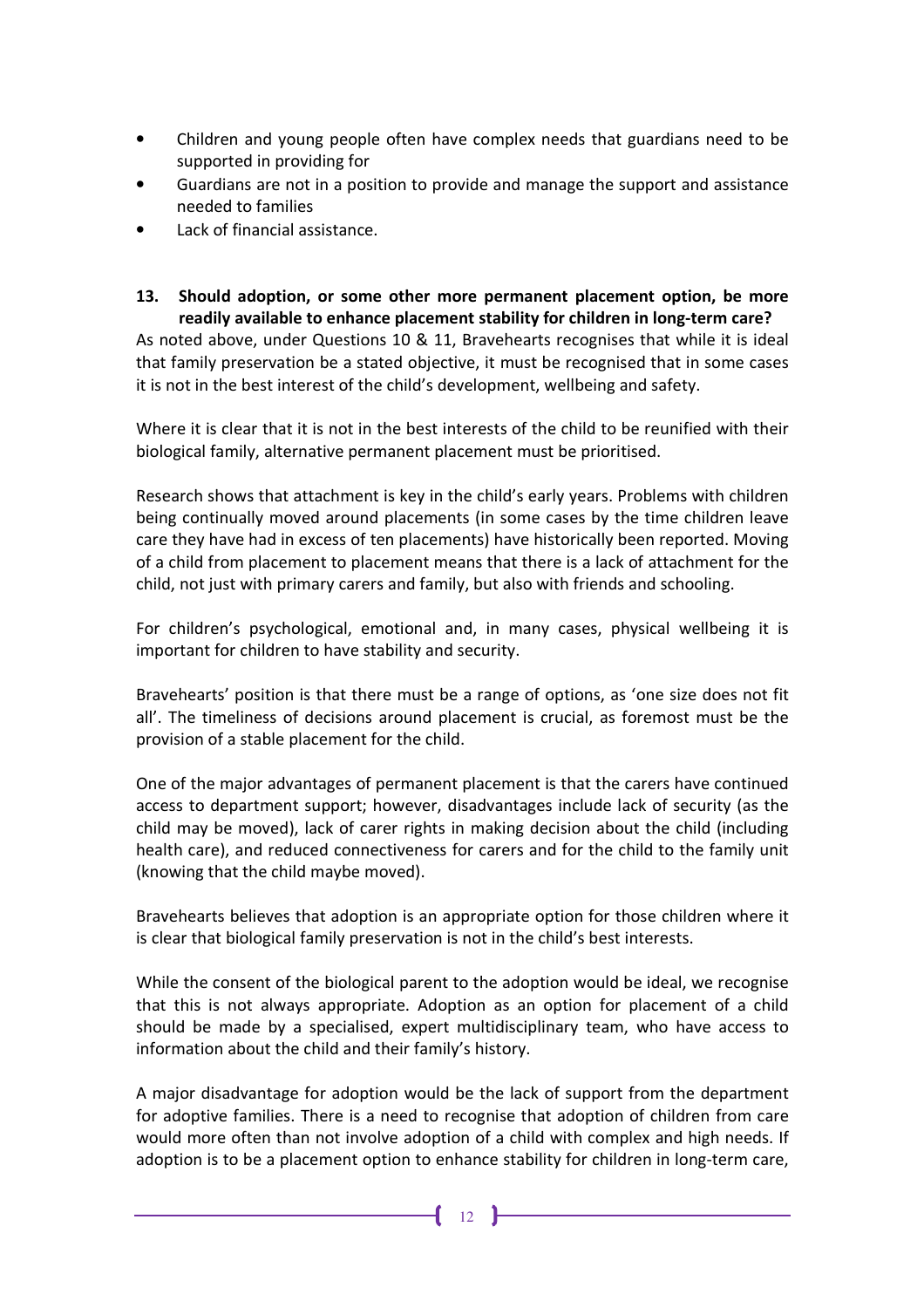Bravehearts believes that ongoing support for the adoptive family is necessary to provide the best possible outcomes for the child and family.

In addition, we believe it is equally important to provide continued support for the biological parents.

Bravehearts also considered the issue of future contact between the child and their biological parent/s. Our position is that such contact should be 'child driven' and within the context of safe, supervised access.

#### 14. What are the potential benefits or disadvantages of the proposed multidisciplinary casework team approach?

Bravehearts believes that the benefits of a multidisciplinary casework team approach include:

- Access to a range of experts, experience and knowledge to assist in informing decisions
- Recognition of the complexity of the needs of children and families
- Siloing of responsibilities and difficulties for cooperative management of needs across agencies/sector
- Strengthening the chance for children and families to engage with organisations for support
- Increased departmental capacity to work with children and families.

Challenges include:

- May be resource intensive
- Need for time commitment for members
- Need to be coordinated to ensure consistency in approach
- Information sharing across sectors and agencies
- Competing priorities across individuals and agencies.
- 15. Would a separation of investigative teams from casework teams facilitate improvement in case work? If so, how can this separation be implemented in a cost-effective way?

The roles of investigative teams and casework teams are fundamentally different and require specific skills and training. While the separation of investigative teams from casework would assist in increasing the capacity to respond to families with different levels of risk and need, there would be an increased need for resourcing.

It is recognised that in investigating matters, a worker is also in a primary position to provide preventative or early intervention for the family to decrease the likelihood of future departmental involvement.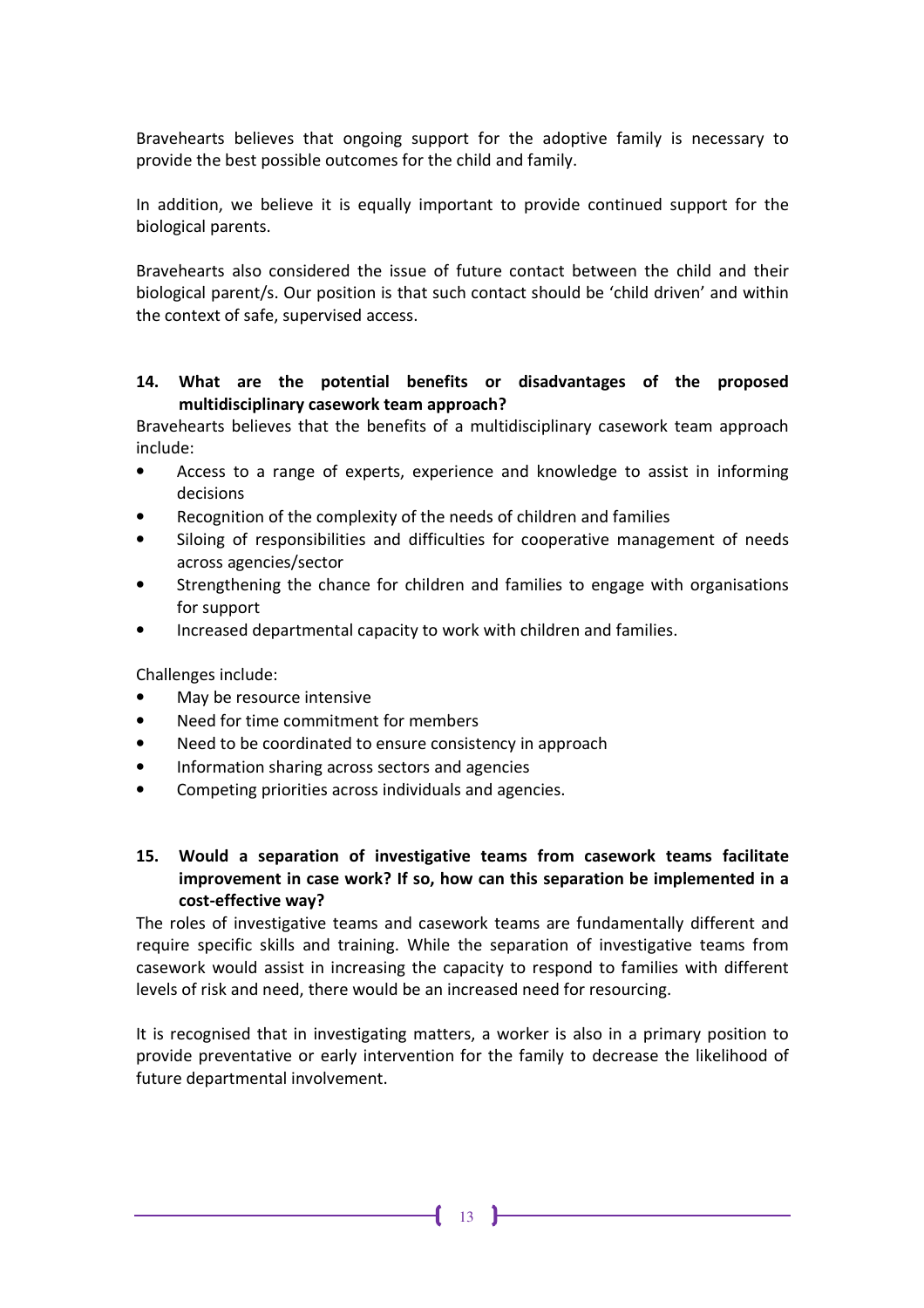#### 16. How could case workers be supported to implement the child placement principle in a more systematic way?

#### (See response to Questions 21 & 22)

The current Discussion Paper raises concerns that Aboriginal and Torres Strait Islander carers report finding current processes "intimidating" and have apprehensions about the assessment of kinship and Indigenous care placements. There is a necessity to ensure that the processes in place engage community members, are culturally appropriate and are relevant to Aboriginal and Torres Strait Islander carers, while ensuring that the best interests of the child are prioritised.

Bravehearts believes that it is vital that collaboration with Aboriginal and Torres Strait Islander peak bodies, agencies and communities occur to support the implementation of the child placement principle in a systematic and practical approach.

#### 17. What alternative out-of-home care models could be considered for older children with complex and high needs?

As identified in the Crime and Misconduct Commission (2004) Protection Children report (Recommendation 7.4) there is a group of children and young people "who do not benefit from placement in traditional foster care and require placements in residential facilities".

While historically the model of group housing has been problematic, models of residential care that can best suit the needs of children and young people, that are fully and openly monitored and that have specifically trained and supported staff needs to investigated and considered. Staff need to be trained in broad child protection issues, and specifically in the impact of sexual harm on children and young people.

It is true that simply removing children and young people from harmful circumstances does not in isolation lead to improved wellbeing for the child. The inclusion of a therapeutic approach is crucial for positive long-term outcomes. Any out of home care model must have a therapeutic component, including specialised services to ensure the best outcomes for children and young people.

Various models of residential care exist across Australia and internationally (for example the United States and United Kingdom approaches).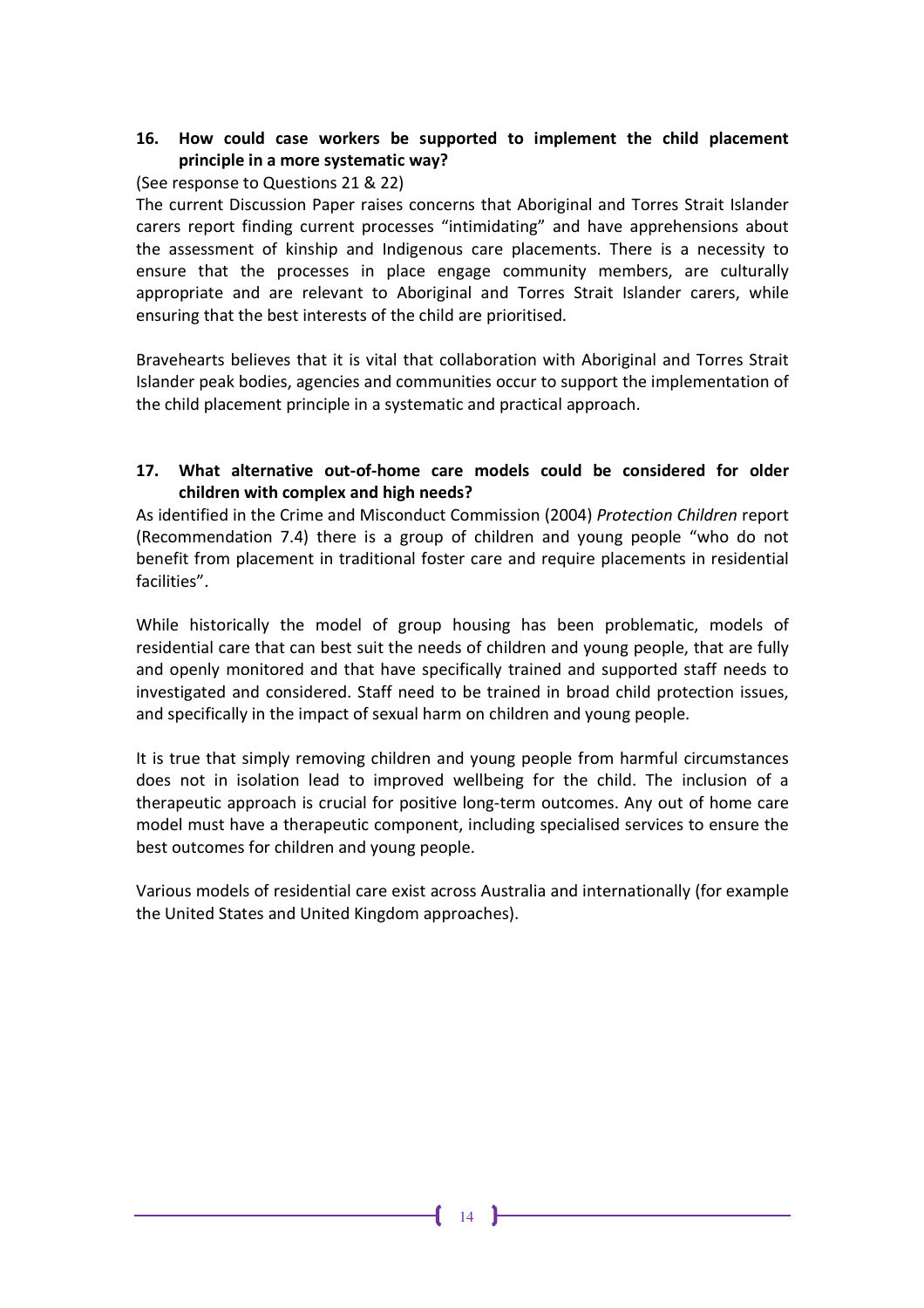

# 4. Young People Leaving Care

- 18. To what extent should young people continue to be provided with support on leaving the care system?
- 19. In an environment of competing fiscal demands on all government agencies, how can support to young people leaving care be improved?
- 20. Does Queensland have the capacity for the non-government sector to provide transition from care planning?

Young people transitioning from out of home care are one of the most vulnerable and disadvantaged groups in society. They often experience multiple disadvantages as a result of their trauma and neglect prior to entering care, many suffer negative experiences in care, and the lack of formal and informal support provided to them. There is a need to acknowledge that young people in care have complex needs. With many being shifted from carer to carer throughout their childhood and adolescence, many young people leave care with little sense of security and often without a secure base to return to if needed.

Bravehearts advocates that like many other Australian jurisdictions, the Queensland child protection department has a responsibility to support young people up to 21 years of age, with flexibility for provision of further support if needed for the young person's transition to independence.

Options that should be included in supporting young people leaving care include:

- Mentoring for young people (commencing before they leave care);
- Ongoing support through the process of leaving care, such as access to a help line to ensure support in meeting fundamental needs (including personal identity, life skills, health and dental care, financial resources, housing, education, training and employment);
- Provisions for ongoing assessment, checking in with young person until they reach independence to provide post care support; and
- Support for non-government organisations (case management approach) to provide continued support for young people leaving care.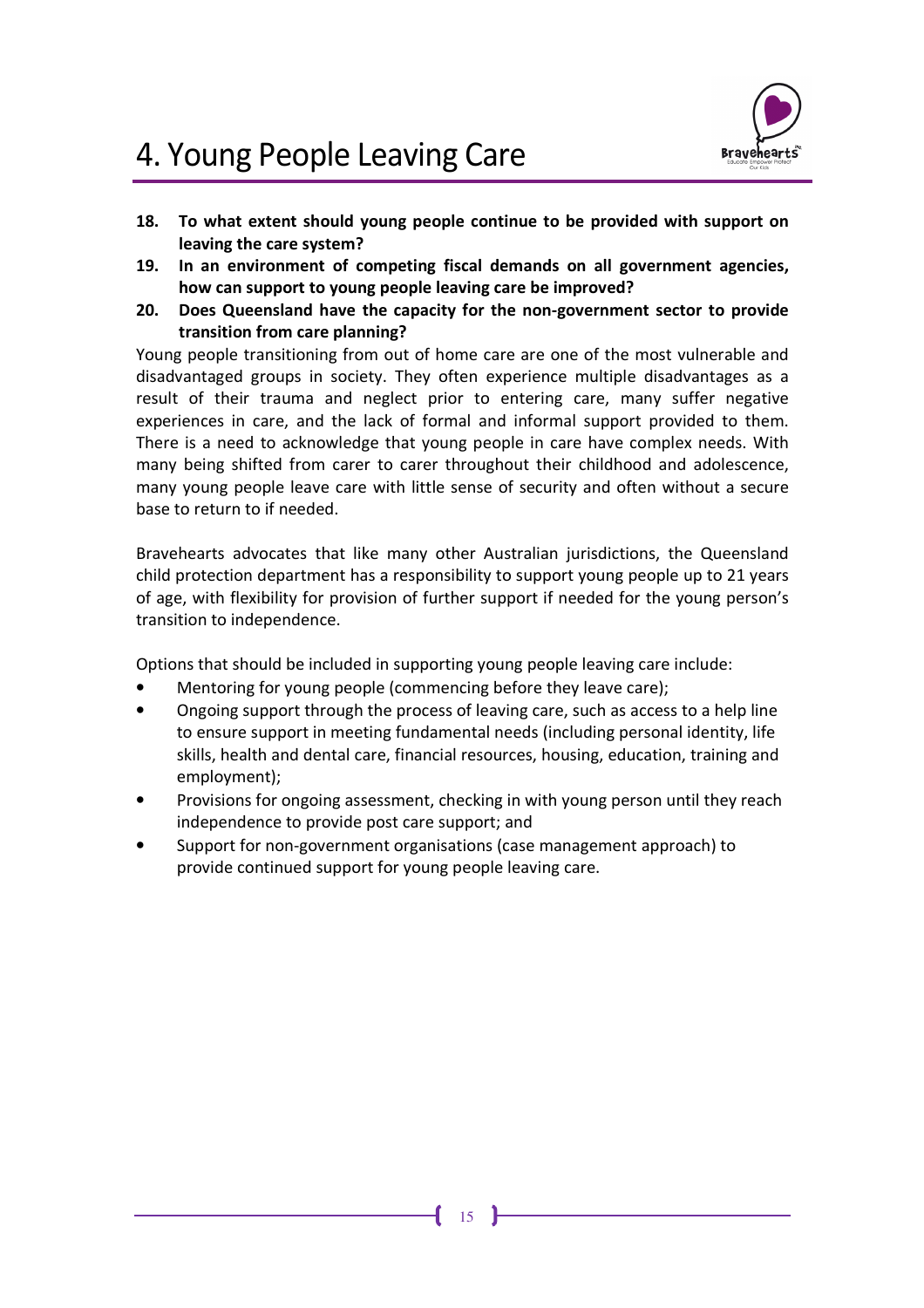- 21. What would be the most efficient and cost-effective way to develop Aboriginal and Torres Strait Islander child and family wellbeing services across Queensland?
- 22. Could Aboriginal and Torres Strait Islander child and family wellbeing services be built into existing service infrastructure, such as Aboriginal and Torres Strait Islander Medical Services?

As a starting point, and as acknowledged in the current Discussion Paper, there is a need to map existing services and to identify service gaps and needs.

The over-representation of Indigenous children in Queensland's child protection system is of particular concern. Indigenous children are over-represented in the Child Protection System (as well as in the juvenile justice system). In Queensland there are approximately 70,069 Aboriginal and Torres Strait Islander children aged between 0 and 17, representing an estimated 6.4% of all Queensland children (Commission for Children and Young People and the Child Guardian, 2012); yet, 24% of children subject to a substantiated child sexual assault notification are Indigenous.

Table 3: Children aged 0–17 who were the subject of a substantiation of a notification received during 2010–11, by type of abuse or neglect and Indigenous status in Queensland (Australian Institute of Health and Welfare, 2012)

| <b>Type of Harm</b> | Indigenous | <b>Non-Indigenous</b> | <b>Total (excludes chn</b><br>who's indigenous<br>status was not<br>known |
|---------------------|------------|-----------------------|---------------------------------------------------------------------------|
| Physical            | 370 (30%)  | 868                   | 1238                                                                      |
| Sexual              | 86 (24%)   | 267                   | 353                                                                       |
| Emotional           | 643 (28%)  | 1667                  | 2310                                                                      |
| Neglect             | 632 (34%)  | 1230                  | 1862                                                                      |
| Total               | 1731 (30%) | 4032                  | 5763                                                                      |

Only 52.2% of Indigenous children were placed with a kinship or Indigenous carer or in an Indigenous residential service in the 2010-2011 period (Commission for Children and Young People and the Child Guardian, 2012).

Statistics released through the Commission for Children and Young People and the Child Guardian show that despite Indigenous children being more than six times as likely to be subject to a substantiated notifications (Commission for Children and Young People and the Child Guardian, 2012), the proportion of Indigenous children placed with a kinship or Indigenous carer or in an Indigenous residential care service has been steadily declining (Commission for Children and Young People and the Child Guardian, 2012).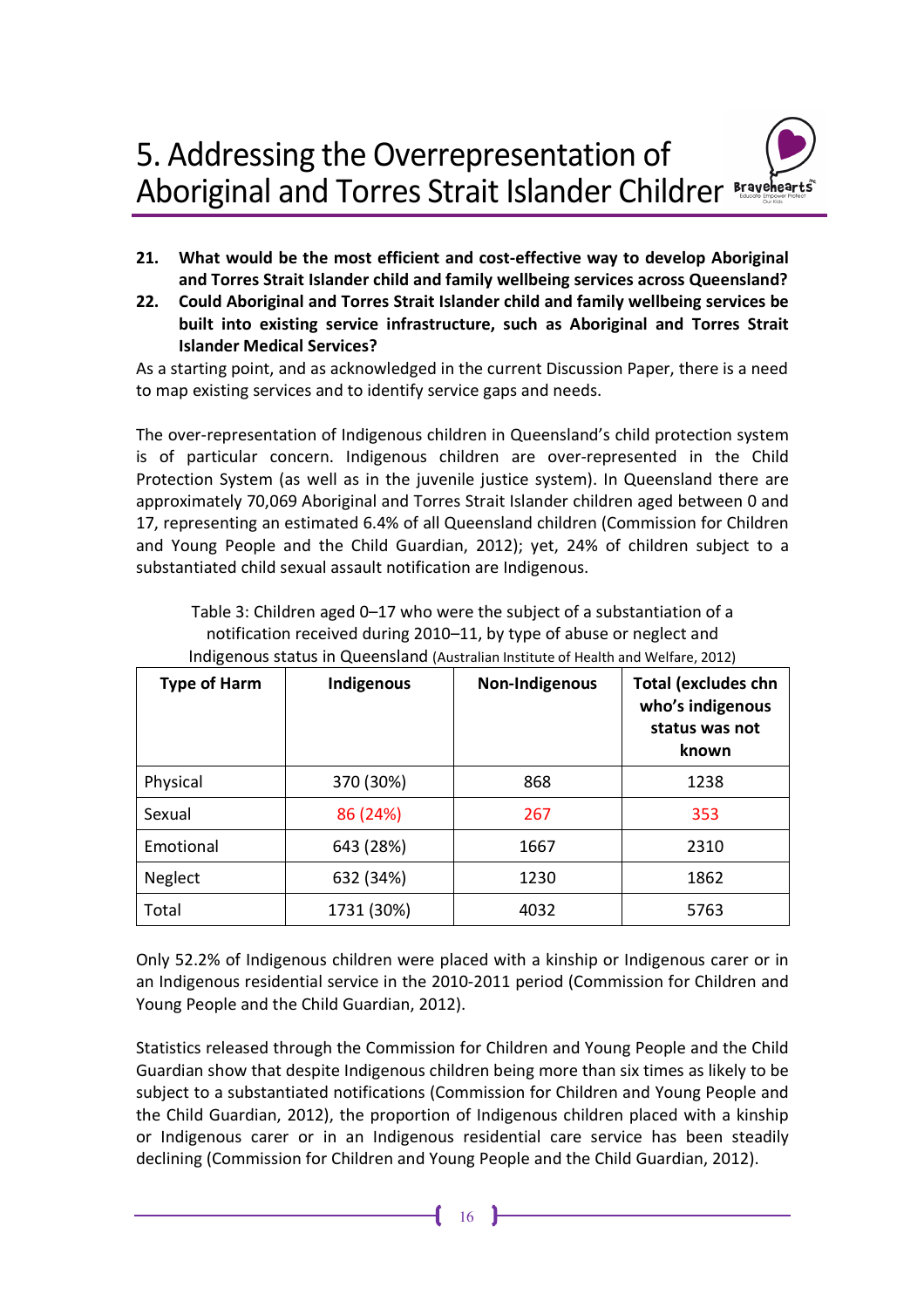This raises serious questions around the adherence to s83 of the Child Protection Act 1999, focusing on the need to ensure Aboriginal and Torres Strait Islander children in care maintain a connection with their culture and community. The "Snapshot 2012" report by the Commission for Children and Young People and the Child Guardian shows the need for improvement in the assessment of compliance across the placement decision process (Commission for Children and Young People and the Child Guardian, 2012).

The Protecting Children is Everyone's Business: National Framework for Protecting Australia's Children 2009-2020, specifically addresses this concern under Outcome 5 (Indigenous children are supported and safe in their families and communities).

While it is Bravehearts position that rather than removing children who have been harmed or who are at risk of harm from their communities, it is the offender/s who should be removed, as the Framework states: "The best interests and safety of a child are paramount. Where Aboriginal and Torres Strait Islander children cannot remain safely in the care of their parents or community, timely and culturally appropriate responses for their care, protection and nurture are needed".

It is absolutely essential that the Queensland Government invest resources and energy into consultation and the development of collaboration with Indigenous communities to ensure that as far as possible, Indigenous children are able to maintain essential links with family, community and culture.

#### 23. How would an expanded peak body be structured and what functions should it have?

An Aboriginal and Torres Strait Islander peak body would require resourcing to ensure it was able to assist in empowering families and communities, build capacity in agencies to respond to needs and reduce risk factors, as well as work with other peak bodies and organisations with in the sector.

- 24. What statutory child protection functions should be included in a trial of a delegation of functions to Aboriginal and Torres Strait Islander agencies?
- 25. What processes should be used for accrediting Aboriginal and Torres Strait Islander agencies to take on statutory child protection functions and how would the quality of those services be monitored?

The roles and functions of Aboriginal and Torres Strait Islander agencies could primarily be to work alongside and in conjunction with the Department to ensure processes are in place to best meet the needs of Indigenous children, young people and families.

Aboriginal and Torres Strait Islander agencies could work with specialised agencies to increase the capacity for family and community participation in appropriate prevention and early intervention programs to address risk and vulnerabilities in Indigenous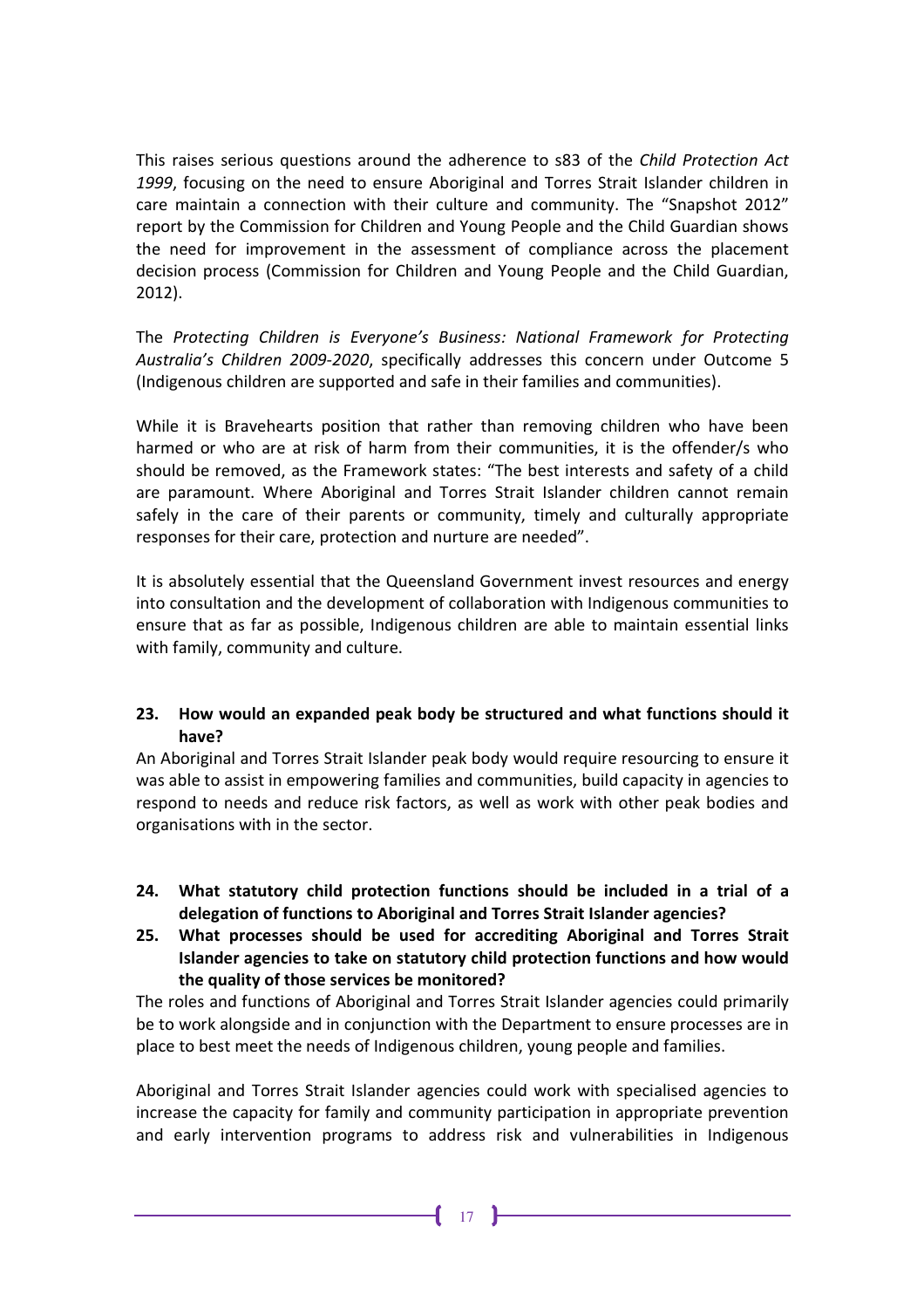communities. For example, the introduction of culturally appropriate personal safety programs to reduce the incidence and increase the response to child sexual assault.

<u> 1990 - Johann Barnett, fransk politiker</u>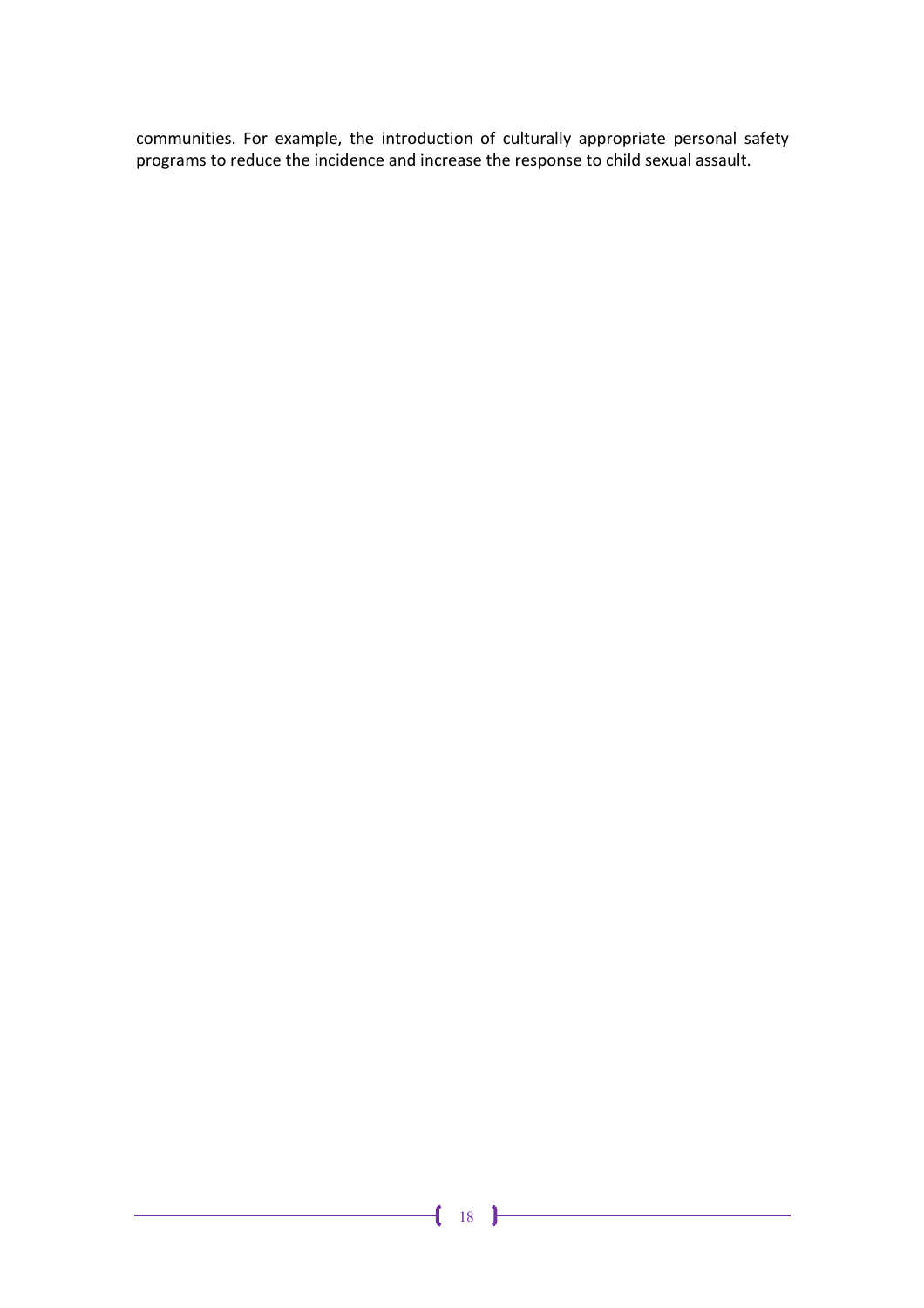

- 26. Should child safety officers be required to hold tertiary qualifications in social work, psychology or human services?
- 27. Should there be an alternative Vocational Education and Training pathway for Aboriginal and Torres Strait Islander workers to progress towards a child safety officer role to increase the number of Aboriginal and Torres Strait Islander child safety officers in the workforce? Or should this pathway be available to all workers?

Bravehearts believes that it is essential that child safety officers be required to hold minimum educational requirements, as well as participate in ongoing professional training (see Question 28).

While we recognise the worth for recruitment from a range of different disciplines to increase the pool and provide a range of relevant skills, we are concerned that key knowledge, skills and training will not be met.

We agree with the proposition in the current Discussion Paper that child safety officers should be required to hold tertiary level qualifications in social work, psychology or human services. These disciplines provide an appropriate entry-level qualification for child protection practice.

Our position is that Aboriginal and Torres Strait Islander child protection officers should be provided with support to access the appropriate minimum education requirements. It is just as important for Aboriginal and Torres Strait Islander child protection officers to have the knowledge, skills and training to equip them with the necessary proficiency to effectively investigate, assess and case manage child protection concerns. Ensuring a skilled child protection workforce is essential to support better outcomes for Indigenous children, families and communities.

#### 28. Are there specific areas of practice where training could be improved?

We understand that initial training of new child safety workers is more thorough than it was prior to the 2004 Protecting Children Inquiry. However, there is also anecdotal evidence that new staff are ill-equipped to deal with the complex situations they face.

Across community services in Australia it is widely recognised that front line child protection staff require regular supervision and professional development opportunities.

Supervision should be comprised of three main parts: administration, case review and professional supervision/counselling. This supervision should occur monthly and should enable the caseworker to plan casework and administrative tasks, debrief and receive emotional support. External supervision is also a key component of providing for the self-care of workers and reducing exposure to vicarious trauma.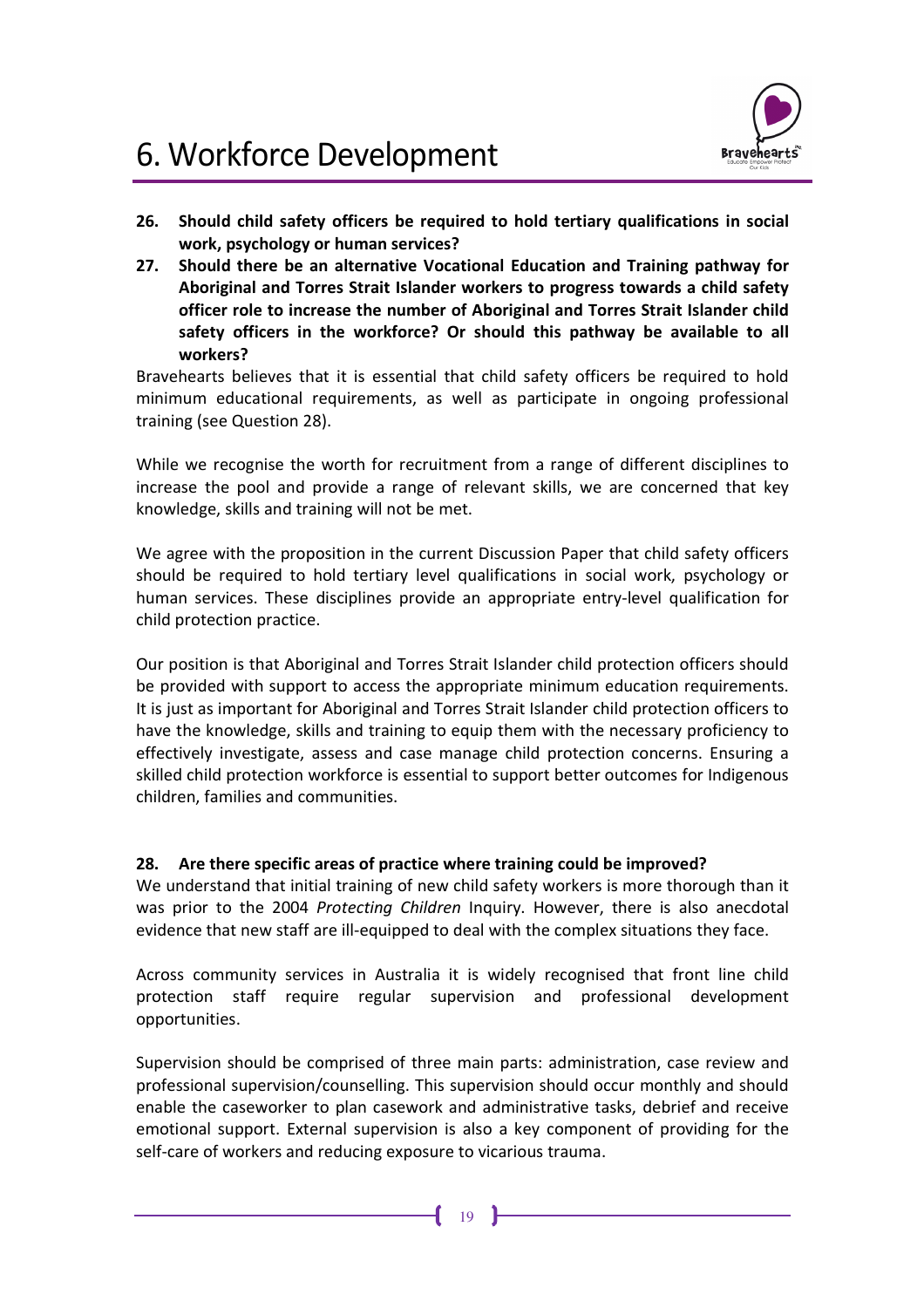In addition to regular supervisory support, child protection workers need to undergo regular training and professional development. Key areas for professional development that should be considered include: legislative requirements, transfer of formal learning to workplace, skills in engaging and working with children and families, building capacity to respond to child protection issues and specific training based on practice and research.

Specifically, Bravehearts believes that child protection workers need to have an understanding of the dynamics of child sexual assault in order to effectively assess allegations and concern. This includes the indicators of sexual harm, barriers to speaking out (particularly when the perpetrator is a parent), grooming and the offending process, as well as the impact on the victim. Bravehearts training and professional development programs are well-established to provide this service.

#### 29. Would the introduction of regional backfilling teams be effective in reducing workload demands on child safety officers? If not, what other alternatives should be considered?

Bravehearts can see this as a valuable resource for reducing workloads demands on child safety officers, but would suggest further investigation on how this approach would work.

#### 30. How can Child Safety improve the support for staff working directly with clients and communities with complex needs?

As recommended in the Protecting Children report (Recommendations 5.6 through to 5.9) training and professional development of child protection staff, is a vital part of a commitment to effective system response to child sexual assault and child protection concerns more generally (see Question 28 above).

Other options for supporting staff working with clients and communities with complex needs, may be:

- Ensuring efficient and supportive internal supervision and debriefing opportunities;
- Providing child protection workers and team leaders/mangers with external supervision and support;
- Creating a compulsory review mechanism for any child protection case that has been open and allocated to a caseworker for over 12 months. This review should include a case file review and a secondary risk of harm analysis to be completed by an external worker; and
- Reducing administration responsibilities of frontline child protection workers.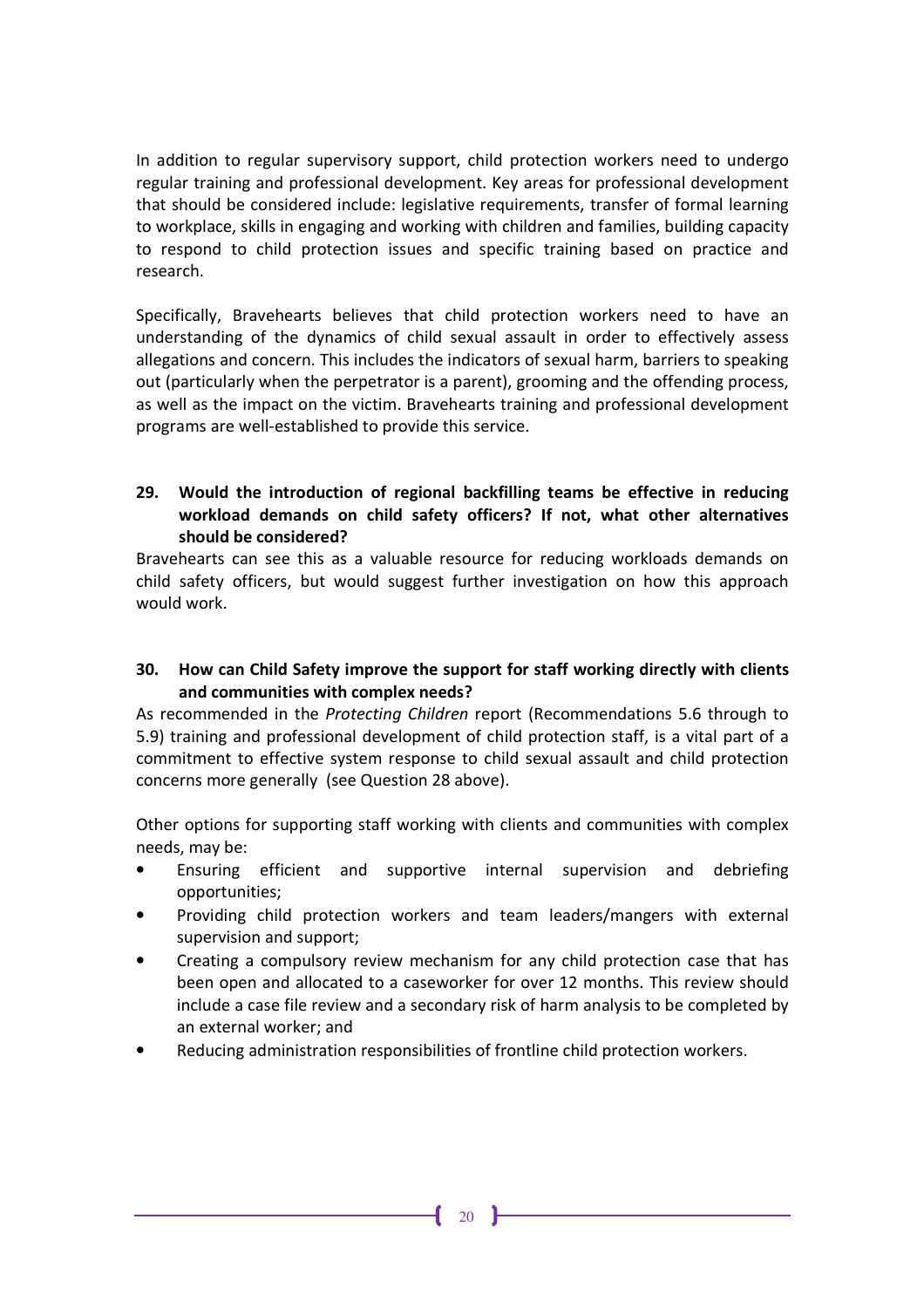31. In line with other jurisdictions in Australia and Closing the gap initiatives, should there be an increase in Aboriginal and Torres Strait Islander employment targets within Queensland's child protection sector?

Bravehearts supports the targeted increase in Aboriginal and Torres Strait Islander employment opportunities in Queensland's child protection system, including the positions as outlined in the current Discussion Paper.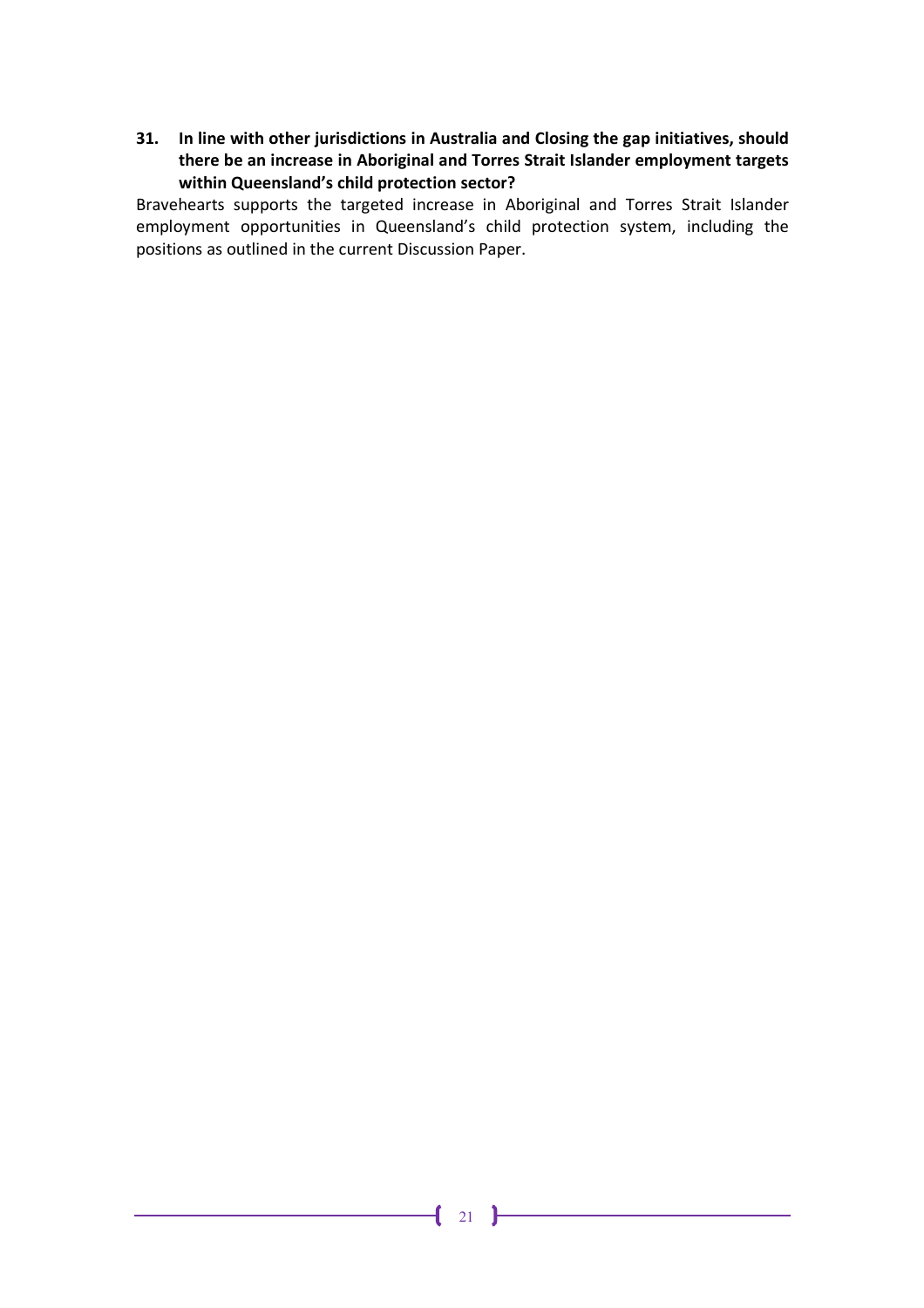

# 7. Oversight and Complaints Mechanisms

- 32. Are the department's oversight mechanisms performance reporting, monitoring and complaints handling – sufficient and robust to provide accountability and public confidence? If not, why not?
- 33. Do the quality standards and legislated licensing requirements, with independent external assessment, provide the right level of external checks on the standard of care provided by non-government organisations?

There must be clear accountability and transparency at all levels, from decision-making to how complaints are dealt with, to ensure not only that the system is being run effectively and in line with child protection goals (including the best interests of the child) but also to assure public confidence in the system. As the 2004 Queensland Crime and Misconduct Inquiry into the former Department of Families shows, a lack of transparency equates to heightened risk of harm to children and subsequent cover-up.

A child protection department that is underpinned by a culture of quality and continuous improvement should include the establishment of key performance indicators and the monitoring and compliance against these standards to ensure that the department is accountable and effective. Annual self-assessments and external reviews would help to aid in not only the improvement of the service but the confidence the community has that the department is responding to needs

34. Are the external oversight mechanisms – community visitors, the Commission for Children and Young People and Child Guardian, the child death review process and the Ombudsman – operating effectively? If not, what changes would be appropriate?

External oversight of the department has been the responsibility of the Commission for Children and Young People and the Child Guardian and should continue to be a clearly articulated responsibility of the Commission.

The role of the Commission for Children and Young People and the Child Guardian has been an integral component of the recommendations from the 2004 Protecting Children Inquiry. External oversight provides increased systemic transparency and accountability within Government.

In line with this, the role of the Commissioner for Children and Young People and the Child Guardian should be independent of government and include the capacity to speak out publicly on issues relating to children and young people in Queensland and provide advice to Government. Recent moves in Victoria to establish a Commission for Children, completely independent of government illustrates the importance of this. The independence and separation in oversight of the Department is fundamental in assuring the accountability and effectiveness of the child protection system in Queensland, maintaining public confidence in the child protection system and addressing complaints and concerns.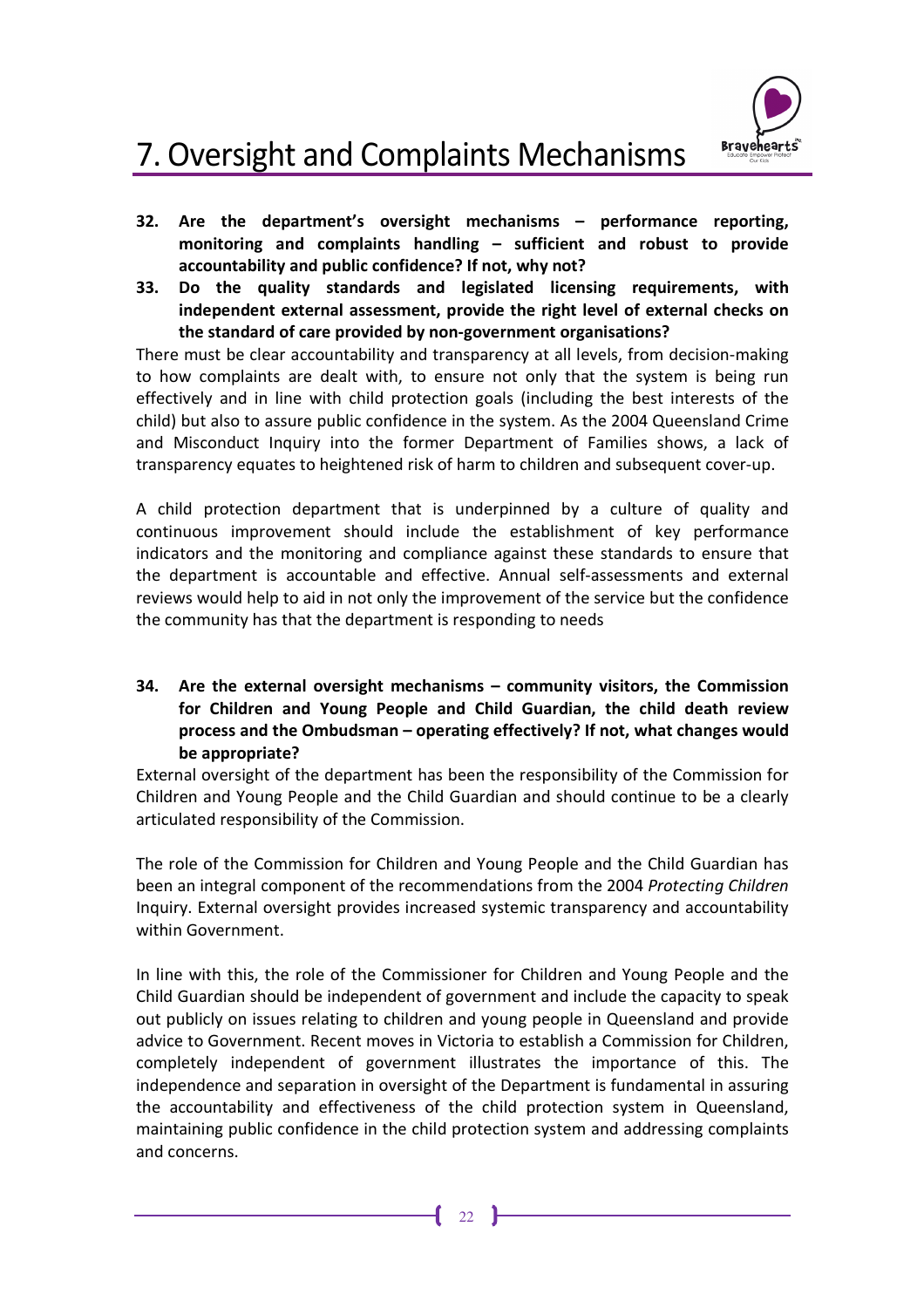The 2004 Protecting Children Inquiry (prompted by the disclosure by a young person who had experienced 'sustained and serious' sexual assault and abuse while in the care of the Department) raised concerns that the then Department of Families had not been effectively responding to concerns and allegations raised in relation to the sexual assault, abuse and neglect of children in care. A key recommendation in the 2004 report relating to these concerns and the need for external accountability was the expansion of the Community Visitors Program to include children in foster care.

With Community Visitors seen as independent from the child protection department, the program provides children and young people with an external avenue for speaking out. The "Views of Young People" research conducted by Community Visitors is an invaluable avenue for the voices of children and young people to be heard and the program provides an avenue for young people to raise concerns. As reported in the Commission for Children and Young People and Child Guardian Annual Report 2011- 2012:

During 2011-12, 4,017 site reports by CVs were generated which included 434 reports for disability services facilities and 144 reports for mental health facilities.

These site visits allow the CV to report on the quality of care being provided at these residential care facilities. During these visits, vulnerable children and young people who are not under statutory care are able to raise their concerns directly with the CV and have their issues included in the site visit report lodged by the CV.

This ensures the issues are addressed and also contributes to the Commission's unique database on factors affecting the safety and wellbeing of children and young people.

The information provided by CVs' site visit reports can generate early alerts for the Commission on service delivery issues for children and young people and informs the Commission's advocacy and information sharing on these issues.

The main types of issues of concern to children and young people in residential facilities were:

- placement arrangements (e.g. safe living environment, stability of placement, behaviour management by foster carer)
- contact (e.g. contact with family, siblings, Child Safety Officer)
- harm or risk of harm (e.g. physical harm, sexual abuse or exploitation, psychological or emotional harm, neglect)
- therapeutic care (e.g. grief counselling, drug or alcohol counselling, sexual health counselling)
- decision making, consents and information provision (e.g. bank accounts and financial management, education, medical and dental procedures, sporting and recreation).

While the Community Visitor Program ensures that children and young people in care have an independent person to support them, the relationship between Community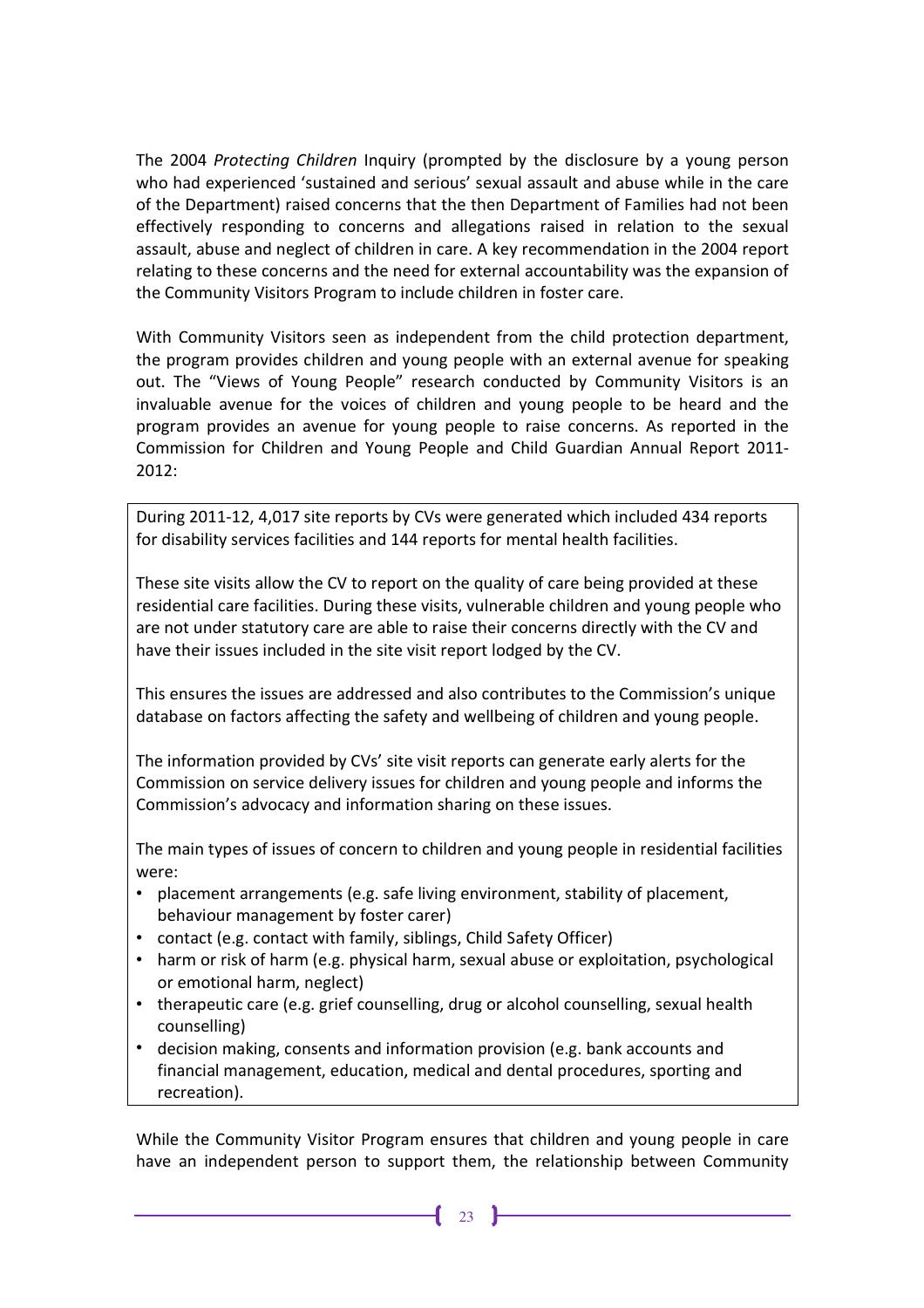Visitors and the Commission with Department workers must be transparent and supportive.

- 35. Does the collection of oversight mechanisms of the child protection system provide accountability and transparency to generate public confidence?
- 36. Do the current oversight mechanisms provide the right balance of scrutiny without unduly affecting the expertise and resources of those government and non-government service providers which offer child protection services?

(see Questions 32, 33 & 34 above)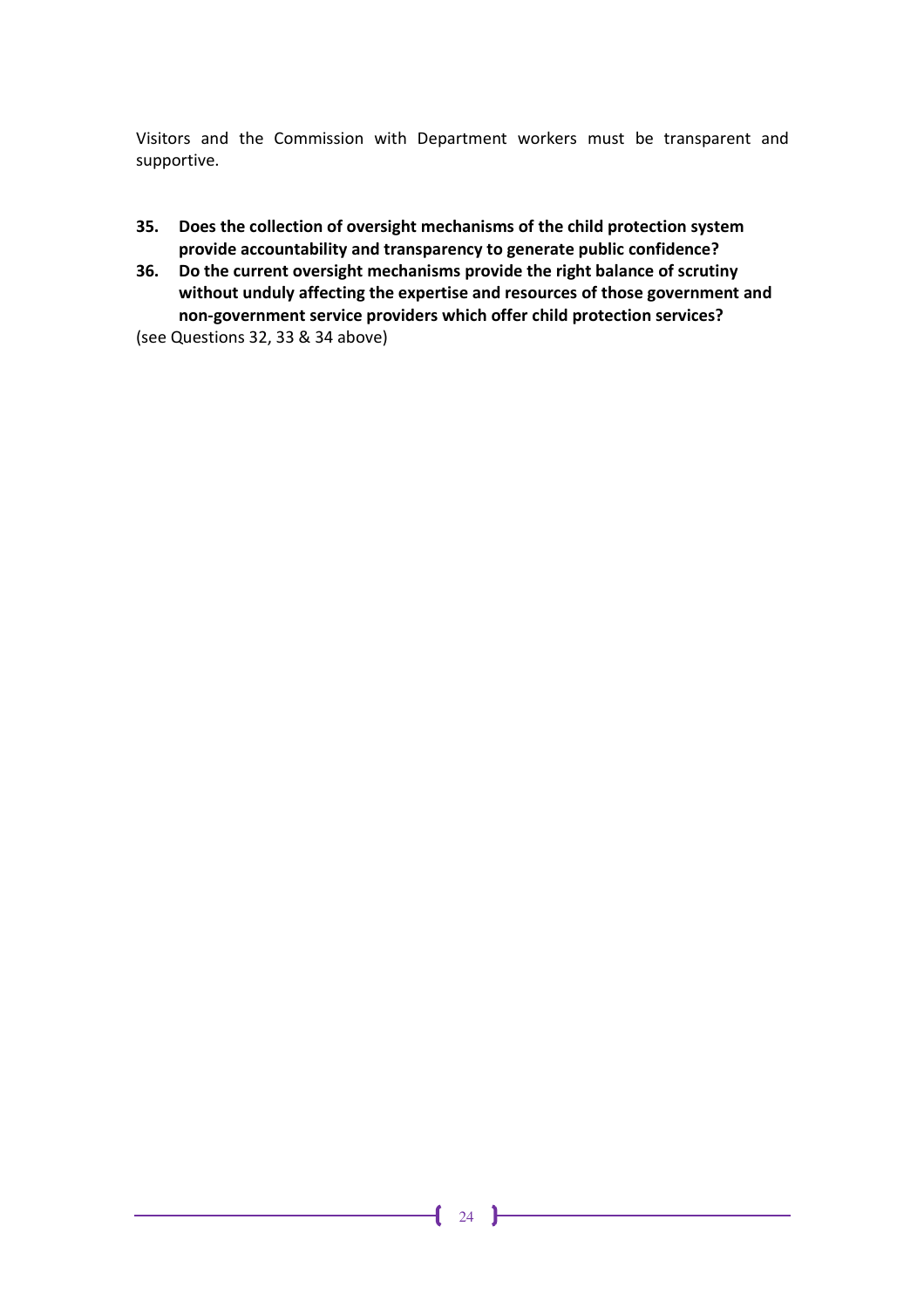

# 8. Courts and Tribunals

37. Should a judge-led case management process be established for child protection proceedings? If so, what should be the key features of such a regime?

Bravehearts supports a judge-led case management process for child protection proceedings.

Key features of such a regime would include:

- Clarification around proceeding with child protection matters within the Childrens Court
- Less adversarial and a more child-focused process
- Processes that are focused on ensuring support to families involved
- Information gathering from all stakeholders, individuals and bodies who have contact with the child and their family. This would include information and reports provided, where available, from the child protection department, SCAN, Queensland Police Service, schools, child care centres, counselling services etc..
- Introduction of a Childrens Court Clinic (as outlined in the current Discussion paper) to provide specialised clinical assessments. As discussed throughout this submission, the children and families who interact with the child protection system are characterised by high and complex needs, specialised clinical approaches are needed to provide appropriate assessments
- Specialist training for magistrates and Childrens Court personnel (as well as lawyers). Specifically, Bravehearts believes that training is needed in the area of the dynamics of child sexual assault, including the indicators and the barriers to speaking out (specifically in relation to matters where a parent or family member is the perpetrator), grooming and offending patterns and the impact on the victim.
- 38. Should the number of dedicated specialist Childrens Court magistrates be increased? If so, where should they be located?
- 39. What sort of expert advice should the Childrens Court have access to, and in what kinds of decisions should the court be seeking advice?

Bravehearts supports the increase of dedicated specialist Childrens Court magistrates to ensure that matters are dealt with in a timely manner.

We would also advocate the consideration of reform in line with the Public Law Outline as discussed in the current Discussion Paper. We are particularly interested in the option of a 'pre-proceedings checklist' to increase the timeliness and thoroughness of the Childrens Court process.

In addition, as outline above (see Question 37), we would support the introduction of a Childrens Court Clinic (as outlined in the current Discussion paper) to provide specialised clinical assessments for vulnerable children and families with complex needs.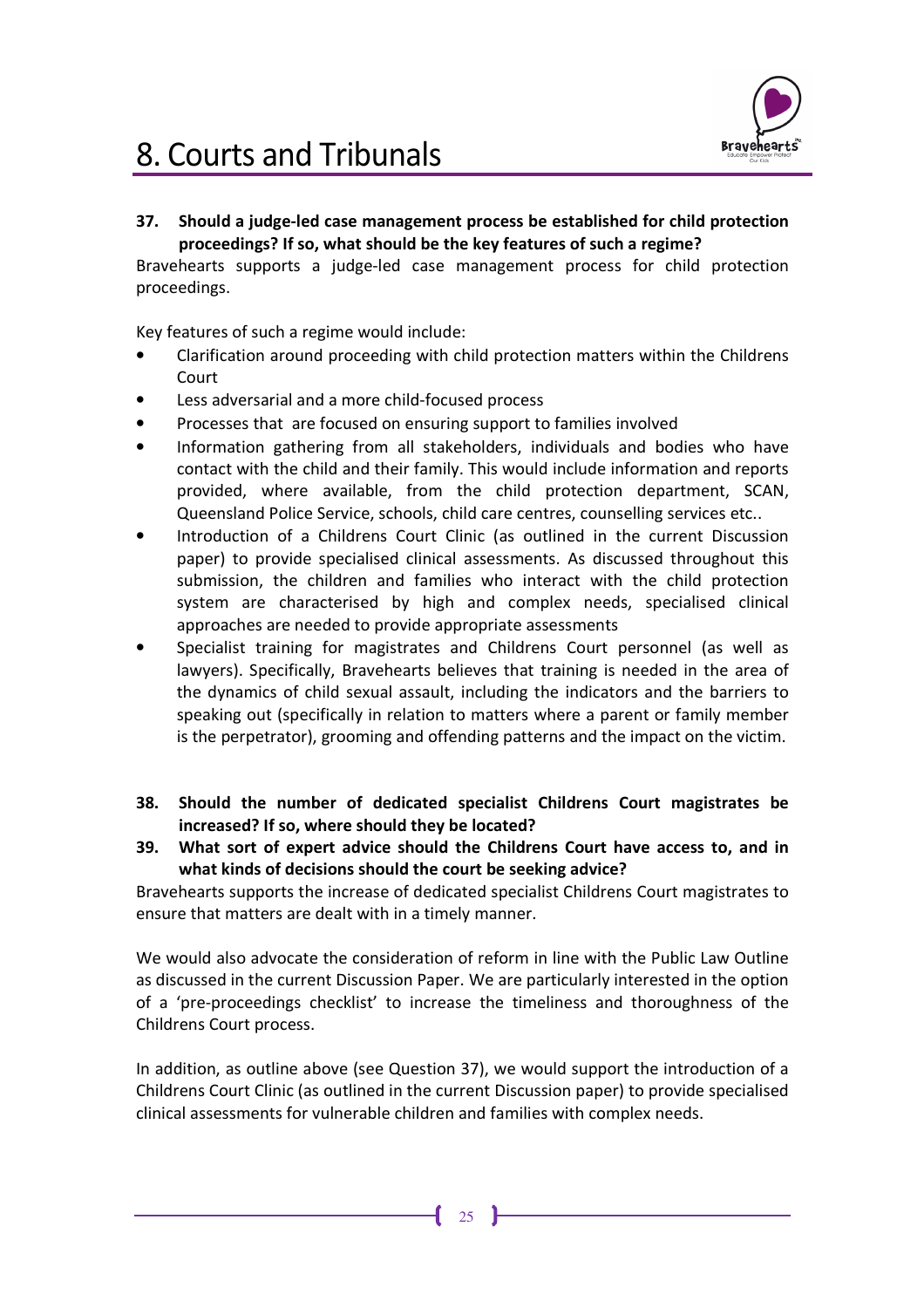40. Should certain applications for child protection orders (such as those seeking guardianship or, at the very least, long-term guardianship until a child is 18) be elevated for consideration by a Childrens Court judge or a Justice of the Supreme Court of Queensland?

While elevating certain applications for consideration by a Childrens Court Judge or a Justice of the Supreme Court may help stem the tide of applications, Bravehearts is concerned that key to the process is ensuring that applications are heard by those with a knowledge and experience with child protection matters.

As discussed under Question 37 there are key aspects that must be given precedence if matters are to be considered by a Childrens Court judge or Justice of the Supreme Court. .

41. What, if any, changes should be made to the family group meeting process to ensure that it is an effective mechanism for encouraging children, young people and families to participate in decision-making?

Bravehearts supports the proposal that family group meetings should be independently facilitated to ensure transparency and impartiality in the process. Family group meetings could potentially be outsourced to a non-government organisation.

The child and the family both need to be part of the process, or where this is not possible (for example, due to the age of the child) be represented by a child advocate. We would stress the importance that the advocate role to be a support, therapeutic based position, not a legal advocate. The child needs representation by someone who understands child development and what is in the best interests of the psychological, emotional and physical wellbeing of the child.

- 42. What, if any, changes should be made to court-ordered conferences to ensure that this is an effective mechanism for discussing possible settlement in child protection litigation?
- 43. What, if any, changes should be made to the compulsory conference process to ensure that it is an effective dispute resolution process in the Queensland Civil and Administrative Tribunal proceedings?

As with family group meetings, the child and the family both need to be part of the court-ordered conference process, or where this is not possible (for example, due to the age of the child) be represented by child advocate. And again we would stress "the importance of the advocate role to be a support, therapeutic based position, not a legal advocate. The child needs representation by someone who understands child development and what is in the best interests of the psychological, emotional and physical wellbeing of the child".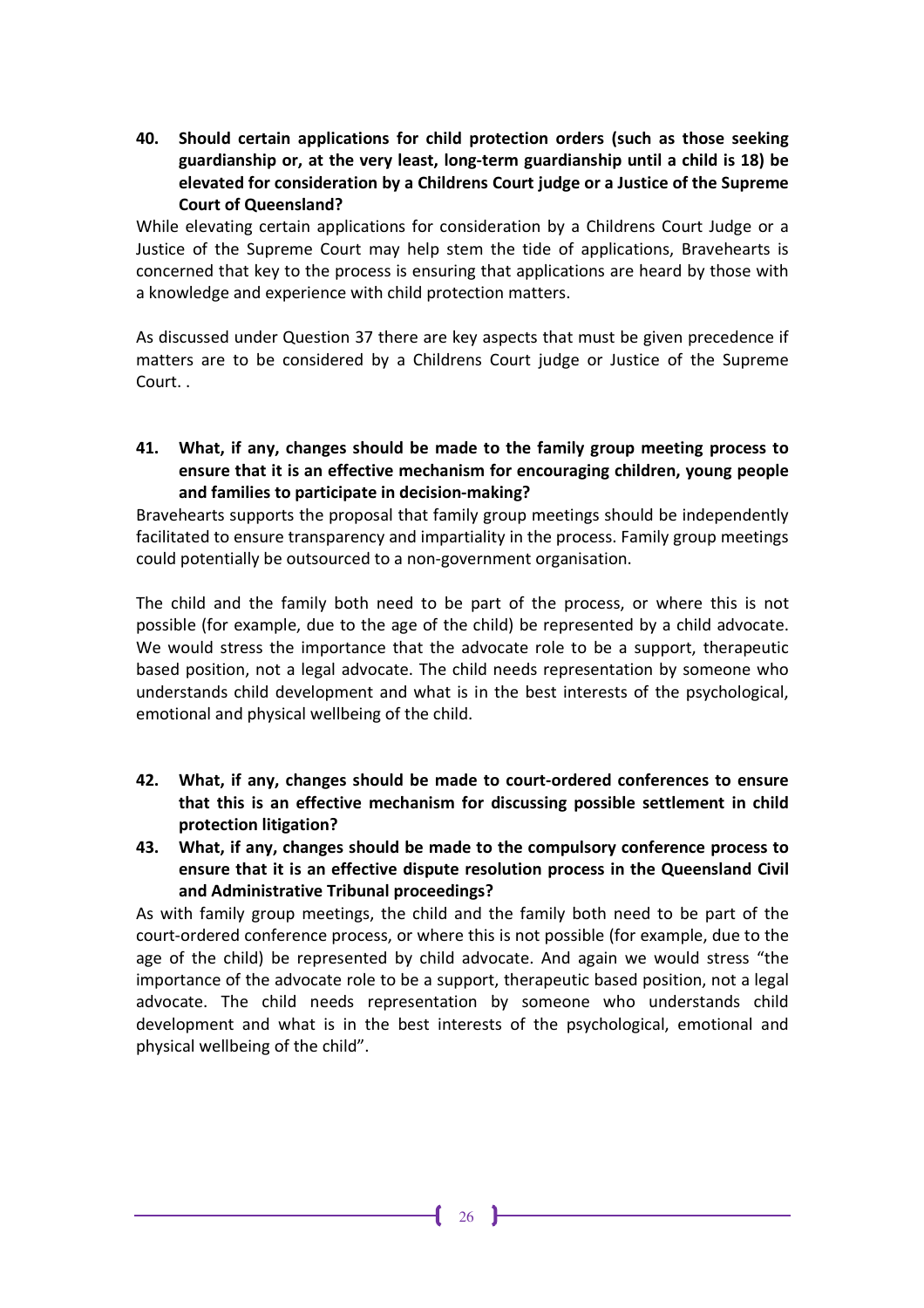44. Should the Childrens Court be empowered to deal with review applications about placement and contact instead of the Queensland Civil and Administrative Tribunal, and without reference to the tribunal where there are ongoing proceedings in the Childrens Court to which the review decision relates?

Bravehearts supports the proposal that the Childrens Court be empowered to deal with review applications about placement and contact rather by the Queensland Civil and Administrative Tribunal.

#### 45. What other changes do you think are needed to improve the effectiveness of the court and tribunal processes in child protection matters?

In addition to the recommendation above (Question 37) that information be gathered from all stakeholders, individuals and bodies who have contact with the child and their family, and the need to ensure training for magistrates, court personnel, lawyers and decision makers, Bravehearts also advocates for funding to provide competent legal representation for all parties in the process, including the parents and the child.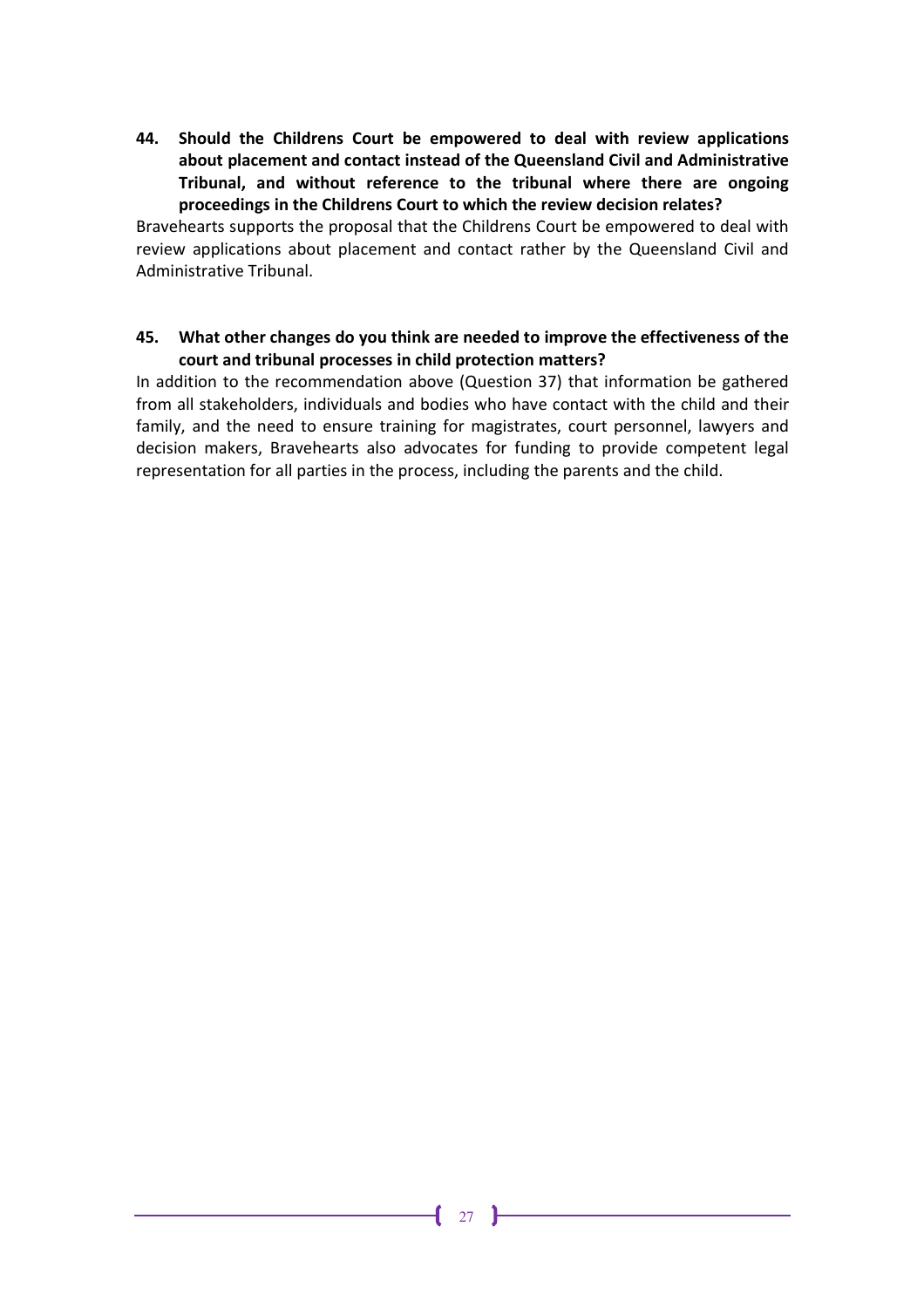

# 9. Funding for the Child Protection System

#### 46. Where in the child protection system can savings or efficiencies be identified?

Bravehearts strongly believes in the need to invest in primary prevention programs to significantly reduce children and families entering the child protection system. An important recommendation out of the 2004 Protecting Children Inquiry (Recommendation 4.4 and 5.14) was that the government maintain a commitment to developing primary and secondary prevention programs, both aimed at all children as well as vulnerable, at risk children. Bravehearts believes that services providing early intervention and prevention around child protection are a fundamental key to achieving long-term reductions in child protection notifications and providing for the over-all safety and well-being of children.

Services need to be targeted not just towards children and families where there has been an identified problem, but also more universally introduced, at a community level, in the early years of a child's life. As outlined in the Protection Children recommendations (Recommendations 5.6, 5.7, 5.8, 5.9, 7.19, 7.20, 7.21, 7.22) A preventative approach to child protection must also be inclusive of training for professionals and adults working with children and young people, including child protection workers, parents and carers, those working in organisations that support children, and therapeutic practitioners.

The resourcing of early intervention and prevention is crucial and budgetary allocations need to be made to funding proven, effective programs that demonstrate best practice. Effective intervention early on is essential in better responding to child protection concerns and minimising the negative outcomes for children and families, a well as long term costs related to impact of childhood sexual assault, abuse and neglect.

As an agency that works specifically within the area of child sexual assault, Bravehearts recognise the incredible importance of general prevention and education in reducing prevalence of child sexual assault and child abuse in our communities. Research has incontrovertibly found that one of the greatest tools for reducing child sexual assault in our communities is awareness and education. This includes prevention programs targeted at children and programs for parents and communities.

Non-government agencies are perfectly situated to provide service response to meet the needs of children and families. It would be recommended that the Queensland Government actively engage with non-government agencies that are specialised in the fields of child protection in order to provide appropriate support to children and families in need. Collaborative working relationships between Government and non-government are essential for better delivery of targeted and specialised services.

In recognition of the differences between child sexual assault and other forms of abuse and neglect, and as evidenced by the separation of Outcome 6 in the National Framework for the Protection of Australia's Children 2009-2020, Bravehearts believes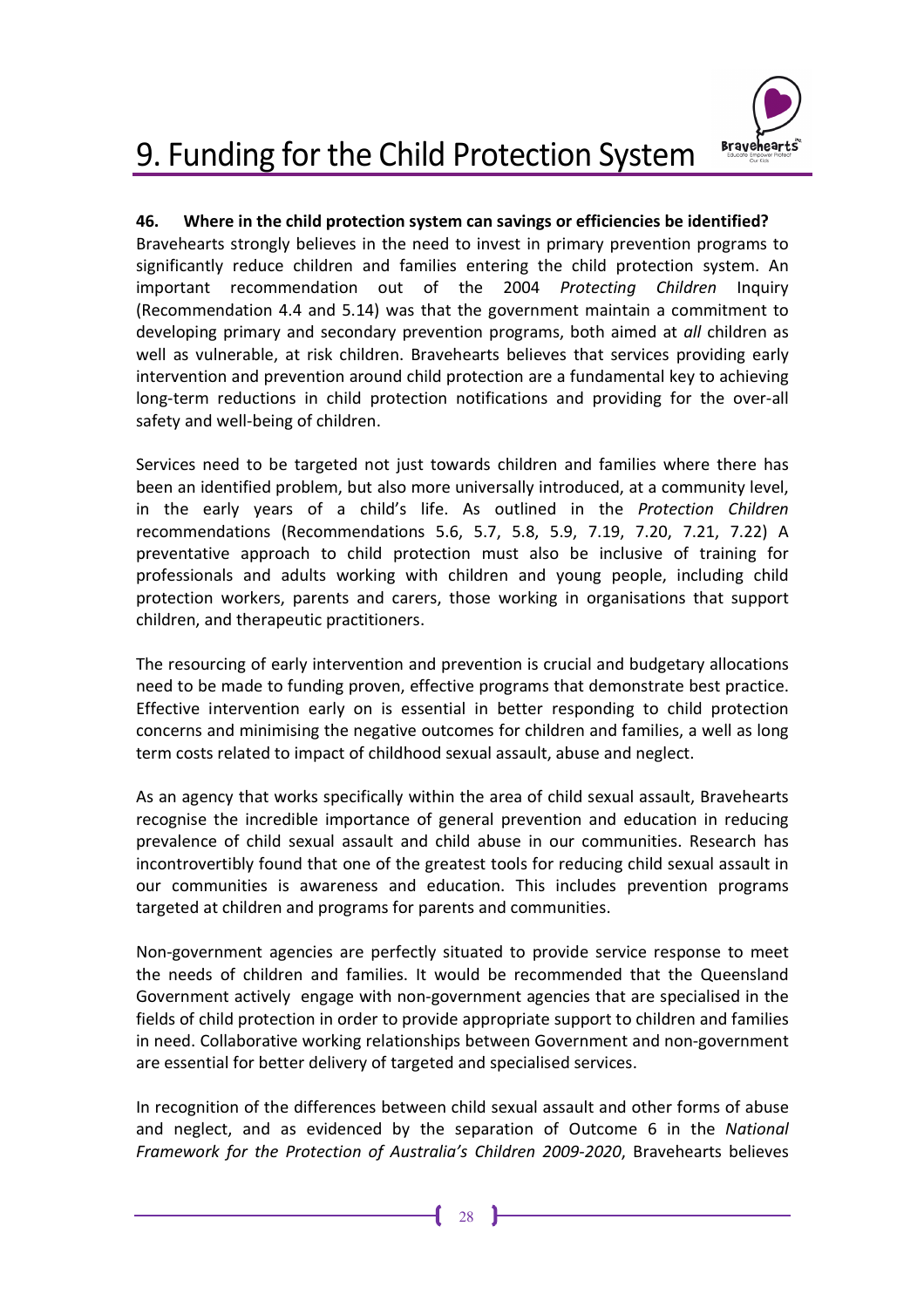that a separate and dedicated peak body is warranted to ensure that consistency and effectiveness of strategies and programs targeted at prevention and early intervention of child sexual assault. Agencies working in the sector need to be properly supported in their work. Absent in the area of child sexual assault is a dedicated peak body, specifically targeted at providing training, education and therapeutic support to the sector.

In addition, services providing counselling and support for children, young people and families are a fundamental key to achieving long-term reductions in child protection notifications and providing for the over-all safety and well-being of children and ultimate savings in child protection spending.

Services need to be targeted not just towards children and families where there has been an identified problem, but also more universally introduced, at a community level, in the early years of a child's life. The resourcing of early intervention and prevention is crucial and budgetary allocations need to be made to funding proven, effective programs that demonstrate best practice. Effective intervention early on is essential in better responding to child protection concerns and minimising the negative outcomes for children and families.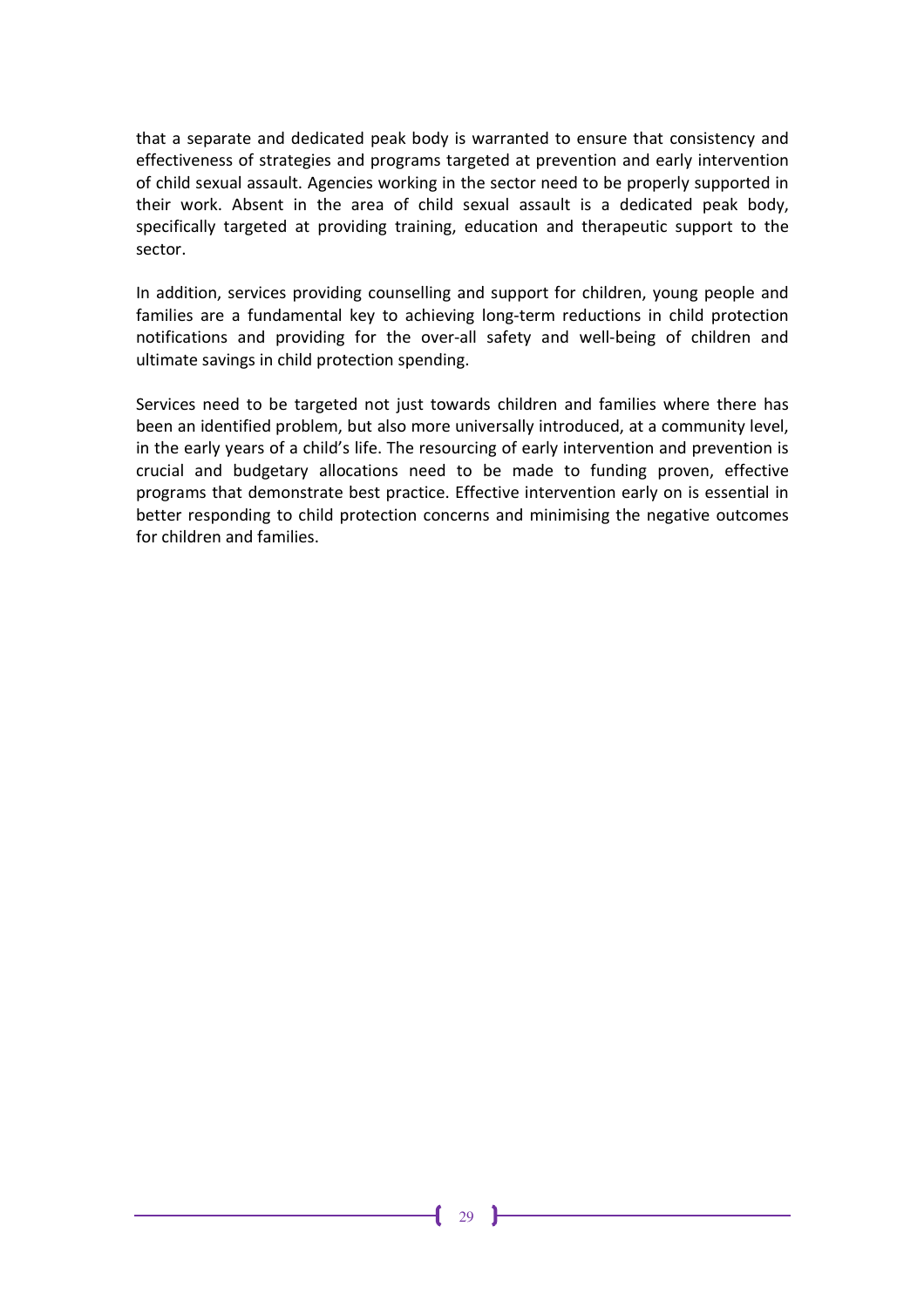# 10. Conclusion



#### 47. What other changes might improve the effectiveness of Queensland's child protection system?

#### Family Law System Intersection

One area that is in desperate need for further investigation is the intersection between State child protection systems and the Federal system of Family Law.

Constitutionally neither Federal nor State governments have exclusive domain over family matters. Although marriage and divorce are dealt with at a Federal level, child protection and criminal matters are considered State concerns. When child protection issues arise from a Family Court proceeding, the Family Court has to rely on State authorities to conduct inquiries into child abuse notifications.

State child protection agencies will rarely intervene in Family Court cases as the assumption is that its orders will provide a more permanent welfare-based solution. This obviously creates possible risks for children. Historically there have been significant barriers to information sharing across the two entities. These fractured arrangements and lack of co-ordination between the Federal Family Court system and the State child protection systems potentially place children at significant risk.

#### Working With Children Check

Bravehearts advocates for the continuation and expansion of the working with children (blue card) employment screening system.

The Queensland working with children checks are more stringent and thorough than police-based criminal history checks, and are specifically focussed on ensuring that individuals who present as 'known' risks to children are not able to be employed or volunteer in organisations where they may have contact with children.

While the police criminal history checks contain information on convictions for criminal offences, the Queensland Commission for Children and Young People and the Child Guardian working with children check is far more comprehensive in including both disciplinary information from certain professions and information from police investigations relating to allegations of child-related sexual offences.

We do however recommend ongoing reviews of the process to ensure that the serious and disqualifying child abuse/neglect offences are appropriate and do not unintentionally disqualify those who do not pose a serious risk to children. For example, there have been concerns that kinship carers in dry Indigenous communities may be disqualified due to alcohol offences. It is our position that for these types of offences a review of the individual circumstances must be undertaken.

Another issue that Bravehearts continues to be concerned about is the exemption of parent volunteers. A recent matter in Western Australia exemplifies our concern. Darryl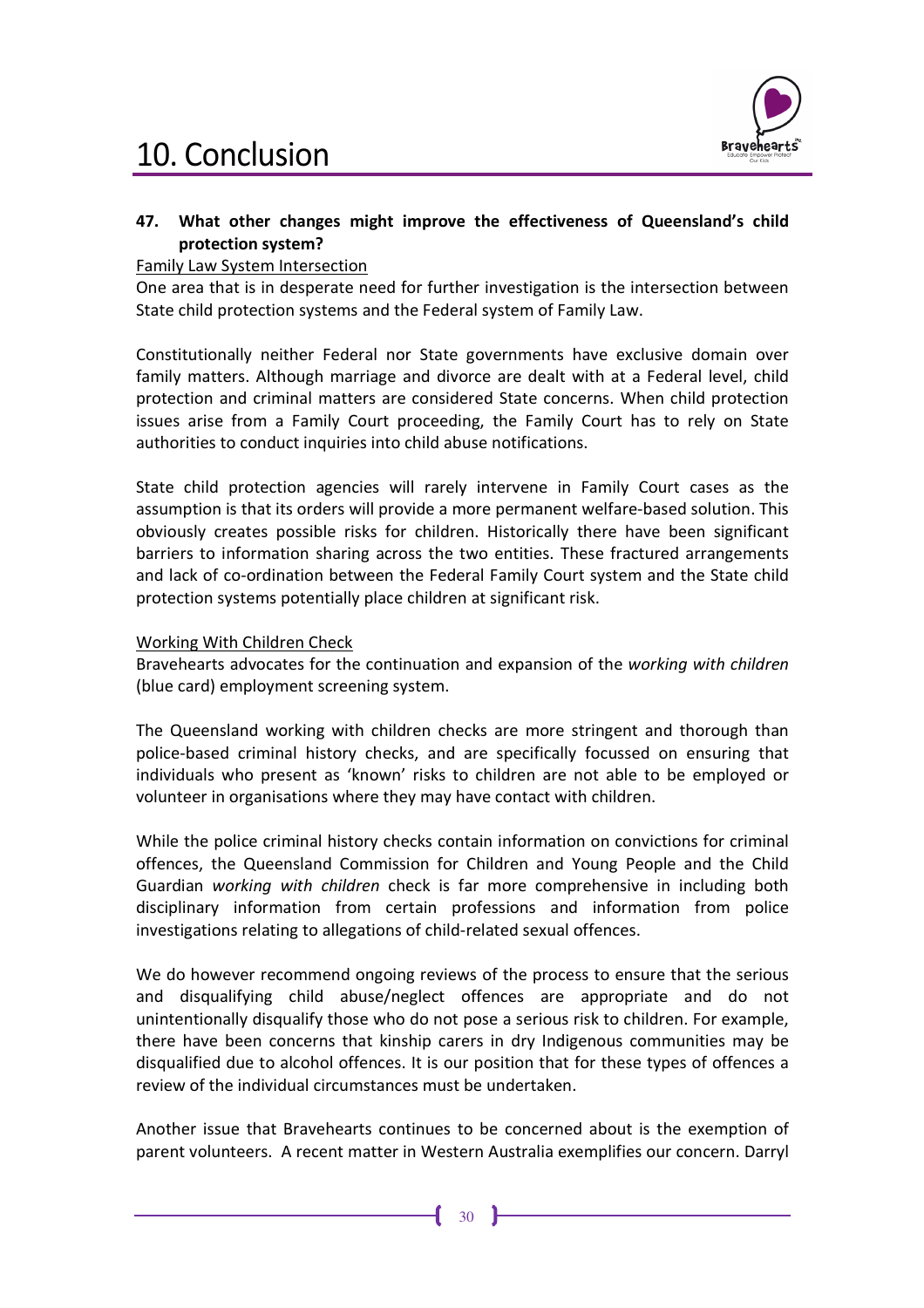James Osborne was working as a parent helper in a school when he was recently sentenced to 10 years jail after offending against seven boys while volunteering at the school. Osborne had previous offences relating to child exploitation (in Queensland) which would have been picked up by the school has he been required to undergo a working with children check.

The horrific consequences of the exemption for parent volunteers are clearly evident in this matter.

The question of whether or not a parent or carer's child is attending the school, sporting club etc. should be irrelevant to whether or not that parent or carer requires a working with children check. There is nothing in the offending literature to suggest that parents and carers do not offend against their children's peers. Being a parent, does not by default, make you a safe person. Research into offenders' modus operandi indicates that child sex offenders often use their children and their partner's children to access and groom victims.

The reality is that offenders are often also parents and many offenders do access victims through their own children:

 "By and large, then, extra-familial and mixed-type offenders seek victims close to home - among the children of friends or other children with whom they already have some social relationship". (Smallbone & Wortley, 2000).

In addition to parent volunteers, other exemptions such as seasonal workers in theme parks and those who work as Santa Clause must be addressed. We know that offenders often choose their occupation to provide them with contact with children. Sullivan and Beech's (2004) study of child sex offenders found that 15 percent chose their occupation exclusively so they could sexually assault children and a further 41.5 percent admitted that this was part of their motivation

Offenders in this study also identified volunteering to work in organisations that provide contact with children as a way of accessing victims (3.9% of intra-familial offenders used this strategy, 6.8% of extra-familial offenders and 13.4% of "mixed type") (Smallbone & Wortley 2000).

Certainly, the Working with Children check is only able to tell us about known and suspected offenders and should be seen as part of a wide range of organisational child protection strategies. Education and training remain our best opportunity to prevent child sexual assault offences. But surely we should utilise the any tool we have to protect our children from known offenders.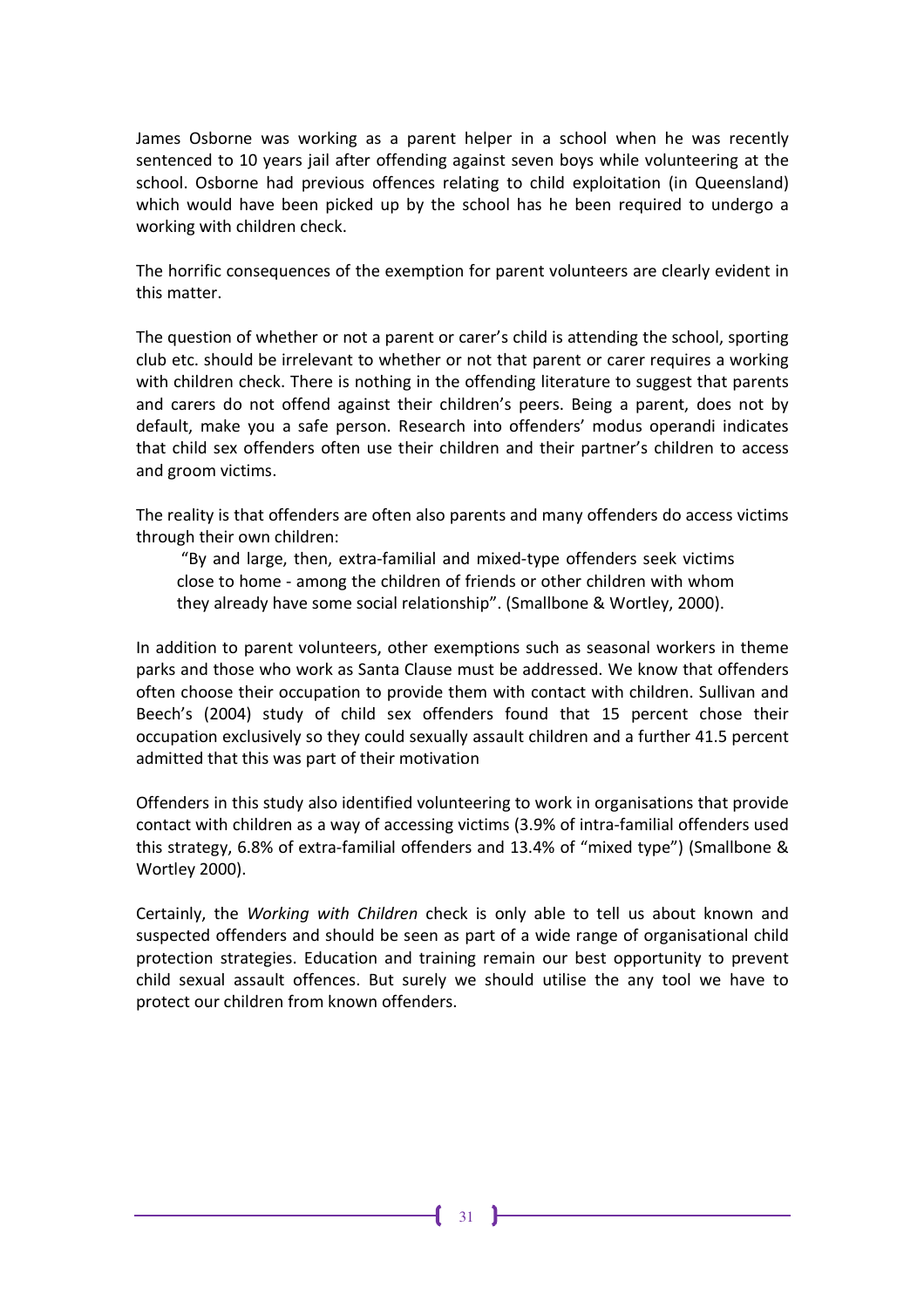

- Australian Childhood Foundation (2010). Doing Nothing Hurts. Ringwood [Vic]: Australian Childhood Foundation.
- Australian Institute of Health and Welfare (2013). Child Protection Australia 2011-2012. Canberra: Australian Institute of health and Welfare
- Centre for Disease Control and Prevention (2006). Adverse Childhood Experiences Study: Major Findings. Atlanta, GA: U.S. Department of Health and Human Services, Centre for Disease Control and Prevention.
- Commission for Children and Young People and the Child Guardian (2012). Snapshot 2012: Children and Young People in Queensland. Brisbane [Qld]: Commission for Children and Young People and the Child Guardian.
- Council of Australian Governments (2009) Protecting Children is Everyone's Business: National Framework for Protecting Australia's Children 2009-2020. Canberra [ACT]: Council of Australian Governments
- Crime and Misconduct Commission (2004). Protecting Children. Brisbane [Qld]: Crime and Misconduct Commission.
- James, M. (2000). Child abuse and neglect: Part one redefining the issues. Canberra: Australian Institute of Criminology. Trends and Issues Series, no.146.
- National Child Protection Clearinghouse (2005). Child Abuse Prevention Resource Sheet (no.7)
- Ogloff, J., Citajar, M., Mann, E., & Mullen, P. (2012). Child sexual abuse and subsequent offending and victimisation: A 45 year follow-up study. Trends and Issues in Crime and Criminal Justice (no. 440). Canberra [ACT]: Australian Institute of Criminology
- Poole, L & Tomison, A (2000). Preventing child abuse in Australia: Some preliminary findings from a national audit of prevention programs. Issues in Research & Policy (Australian Institute of Families Conference, July 2000)
- Queensland Crime Commission & Queensland Police Service (2000). Project Axis, Volume 1: Child sexual abuse in Queensland: The nature and extent. Brisbane: Queensland Crime Commission.
- Scott, D. (2006). Towards a public health model of child protection in Australia. Communities, Families Australia, 1(1): 9-17.